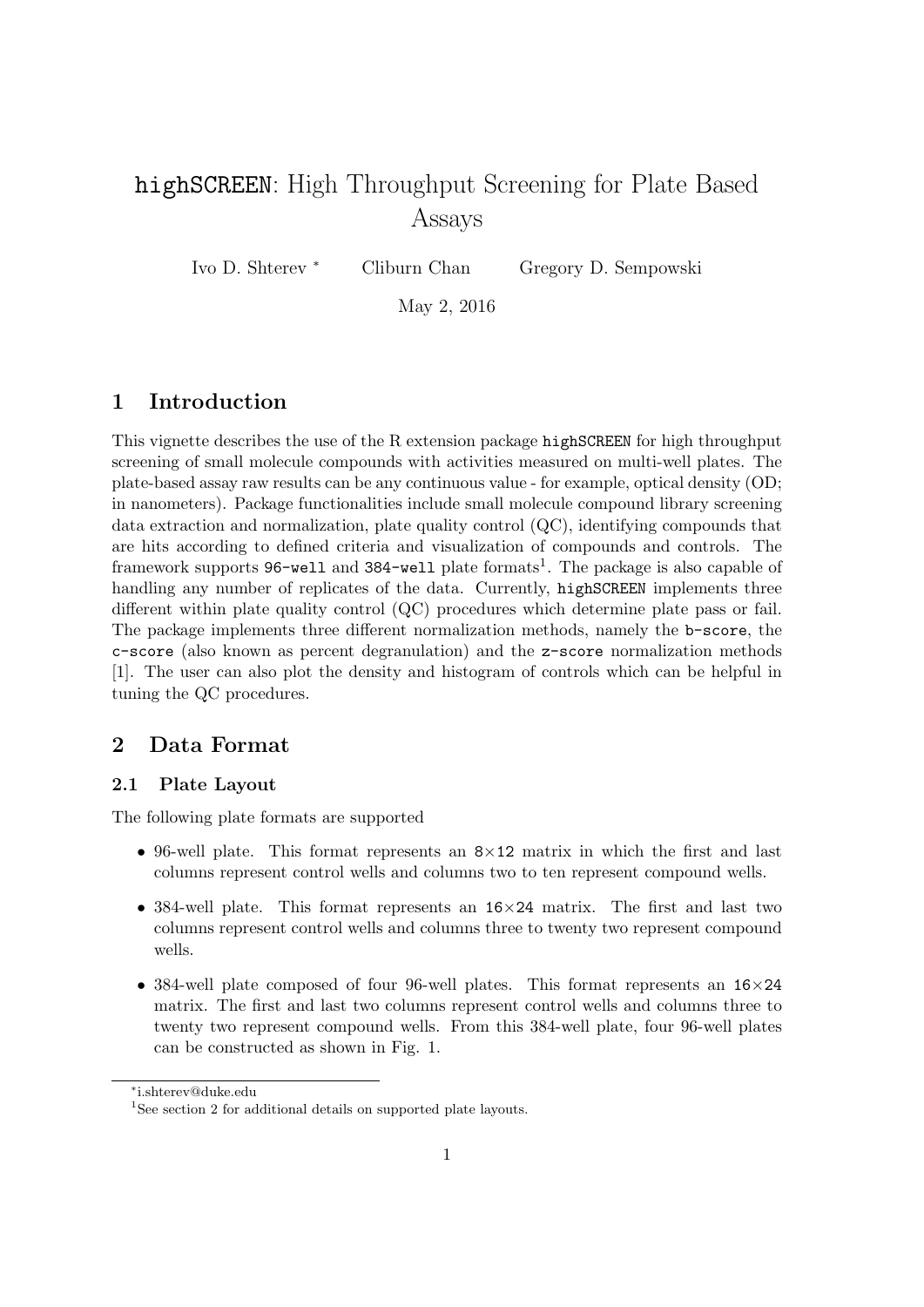

Figure 1: 384-well plate consisting of four 96-well plates.

#### 2.2 Distribution of Controls

As mentioned in the previous subsection, it is assumed that the control wells are located either in the first and last plate columns (96-well plate), or in the first and last two plate columns (348-well plate) as shown in Fig. 1. The R package highSCREEN assumes that the plate contains positive and negative control wells. The package can also handle additional control types as specified by the user. The requirement is that in addition to the 384-well plate data the user also provides a control map. The map specifies the control type and its position in the control columns, and is used as a map to identify the controls in the plate layout. There are two types of control maps, 96-well and 384-well plate control maps. The first column of the 384-well plate control map specifies the controls and their position in the first column of the 384-well plate. Similarly, the second, third and fourth control map columns correspond to the second, twenty third and twenty fourth 384-well plate columns, respectively. Similarly, the first and second columns of the 96-well plate control map specify the controls and their position in the first and second columns of the 96-well plate, respectively. In the example below, a 384-well plate contains five different types of controls, positive controls ("Control P"), negative controls ("Control N"), controls with low concentration ("Control low"), controls with medium concentration ("Control med"), and controls with high concentration ("Control high").

```
set.seed(1234)
library(highSCREEN)
## Loading required package: gplots
##
## Attaching package: 'gplots'
## The following object is masked from 'package:stats':
##
      1.owess
nc = 24nr = 16
# create a 384-well plate with compounds and controls
replicate = matrix(abs(rnorm(nr*nc)), nr, nc)
head(replicate)
## [,1] [,2] [,3] [,4] [,5] [,6]
## [1,] 1.2070657 0.5110095 0.7094400 0.5238281 0.007604756 0.1777900
## [2,] 0.2774292 0.9111954 0.5012581 0.4968500 1.777084448 0.1699941
## [3,] 1.0844412 0.8371717 1.6290935 1.8060313 1.138607737 1.3723019
## [4,] 2.3456977 2.4158352 1.1676193 0.5820759 1.367827179 0.1737872
## [5,] 0.4291247 0.1340882 2.1800396 1.1088896 1.329564791 0.8502323
## [6,] 0.5060559 0.4906859 1.3409932 1.0149620 0.336472797 0.6976087
```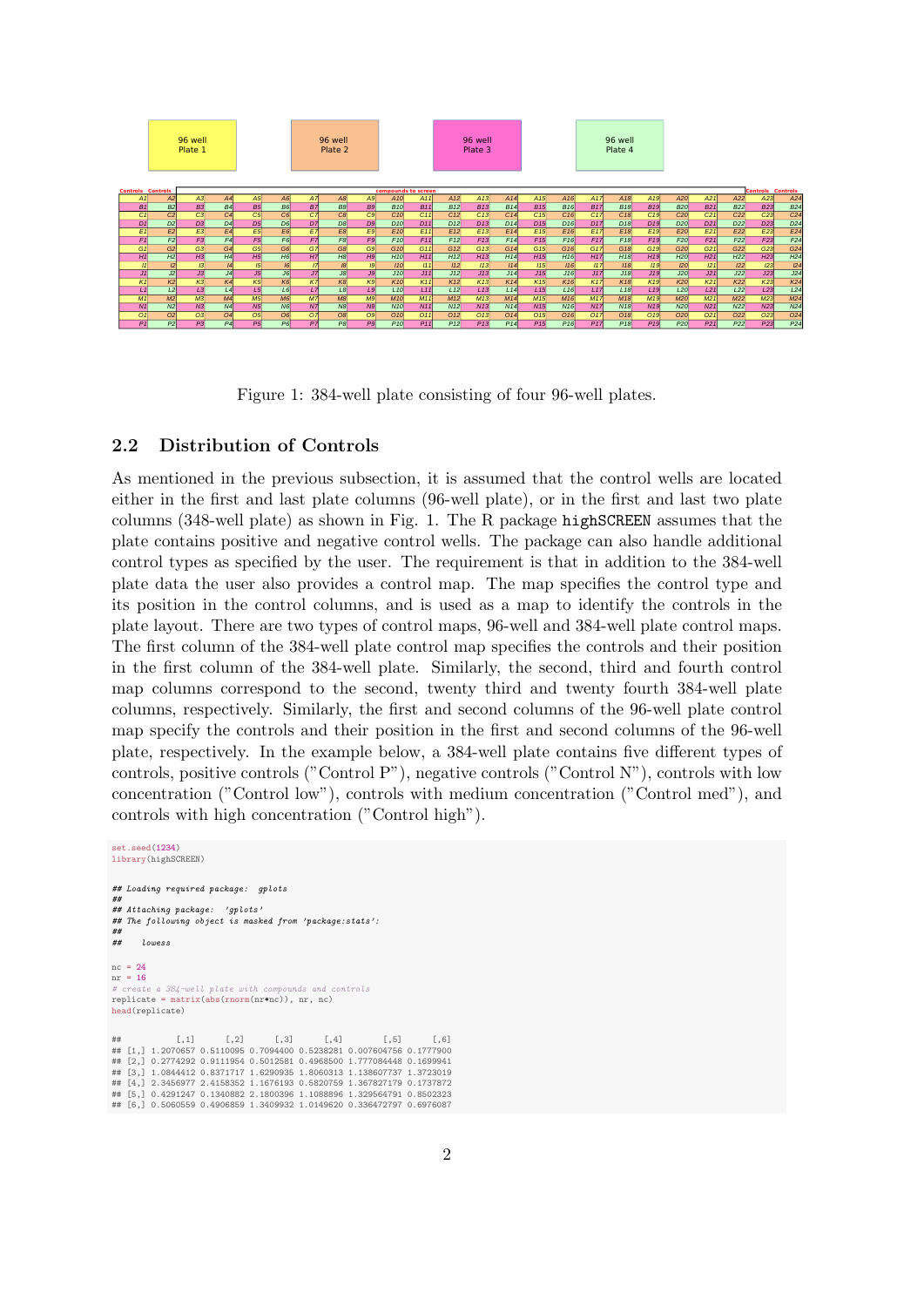```
## [,7] [,8] [,9] [,10] [,11] [,12]
## [1,] 1.1346080 1.10976723 0.6360998 0.5137628 0.8473501 1.12376279
## [2,] 0.8782036 0.84927420 0.2263015 0.3992718 0.2606394 3.04376589
## [3,] 0.9729168 0.02236253 1.0136903 1.6628564 0.4144197 0.23502131
   ## [4,] 2.1211171 0.83114062 0.2527501 0.2758934 0.1830508 0.03325861
## [5,] 0.4145235 1.24428785 1.1719483 0.5062726 0.4070561 2.73221952
## [6,] 0.4747185 0.16902641 0.6687143 0.3475520 0.6246331 0.09979059
## [,13] [,14] [,15] [,16] [,17] [,18]
## [1,] 0.7896469 0.03266396 0.2877097 0.05913517 1.4769696 0.6705594
## [2,] 0.4878146 1.11444896 0.6597701 0.41339889 1.2239038 0.9486326
## [3,] 2.1680325 0.41805782 2.9191401 1.09777217 0.2580684 2.0494030
## [4,] 0.5006946 0.40023524 0.6774155 0.71117526 0.4050028 0.6511136
## [5,] 0.6202102 1.49349310 0.6843203 0.71888873 0.9758033 0.8086193
## [6,] 0.9659032 1.60708094 0.1864921 0.25165107 0.3488767 0.9865806
## [,19] [,20] [,21] [,22] [,23] [,24]
## [1,] 1.5528590 0.02362661 0.14313216 0.27007961 0.7837751 0.04631853
## [2,] 0.1284340 0.64902822 0.02418865 1.61978988 0.2260540 2.25184180
## [3,] 0.9854434 0.50437422 0.50445152 0.21413117 1.5871030 0.60803373
   ## [4,] 0.1832475 1.61439150 1.58139681 0.81778246 0.5475242 1.50928817
## [5,] 1.7662292 0.44695981 0.03006642 0.05402292 1.8912270 0.23263177
## [6,] 0.6205337 0.76317676 0.71657670 0.33014161 0.8780771 0.03964870
# create 384-well plate control map
cmap = data.frame(X1=c(rep("Control P", floor(nr/3)), rep(c("Control low", "Control med", "Control high"),
(floor(nr/3)+nr-3*floor(nr/3))/3), rep("Control N", floor(nr/3))), X2=c(rep("Control P", floor(nr/3)),<br>rep(c("Control low", "Control med", "Control high"), (floor(nr/3)+nr-3*floor(nr/3))/3), rep("Control N",<br>floor(nr/3))),
floor(nr/3))))cmap
## X1 X2 X3 X4
## 1 Control P Control P Control N Control N
## 2 Control P Control P Control N Control N
## 3 Control P Control P Control N Control N
## 4 Control P Control P Control N Control N
## 5 Control P Control P Control N Control N
## 6 Control low Control low Control low Control low
## 7 Control med Control med Control med Control med
## 8 Control high Control high Control high Control high
       Control low Control low Control low Control low
## 10 Control med Control med Control med Control med
## 11 Control high Control high Control high Control high
## 12 Control N Control N Control P Control P
## 13 Control N Control N Control P Control P
## 14 Control N Control N Control P Control P
         Control N Control N Control P Control P Control N Control P Control P
## 16 Control N Control N
# create 96-icmap = data.frame(X1=c(rep("Control P", floor(nr/3)), rep(c("Control low", "Control med", "Control high"),
(floor(nr/3)+nr-3*floor(nr/3))/3), rep("Control N", floor(nr/3))), X2=c(rep("Control N", floor(nr/3)),
rep(c("Control low", "Control med", "Control high"), (floor(nr/3)+nr-3*floor(nr/3))/3), rep("Control P",
floor(nr/3))))map = \text{cmp}[\text{seq}(1,nr,2),]cmap
## X1 X2
## 1 Control P Control N
## 3 Control P Control N
## 5 Control P<br>## 7 Control med
## 7 Control med Control med
       Control low Control low
## 11 Control high Control high
## 13 Control N Control P<br>## 15 Control N Control P
         Control N
```
#### 2.3 Distribution of Compounds

Biologically speaking, some normalization methods implemented in highSCREEN assume that the compounds are distributed randomly in the plate. If there are different concentrations of the same compounds in the plate, some of the implemented normalization methods may not be biologically valid<sup>2</sup>.

<sup>&</sup>lt;sup>2</sup>See Section 4 for more details regarding within plate normalization methods and their applicability.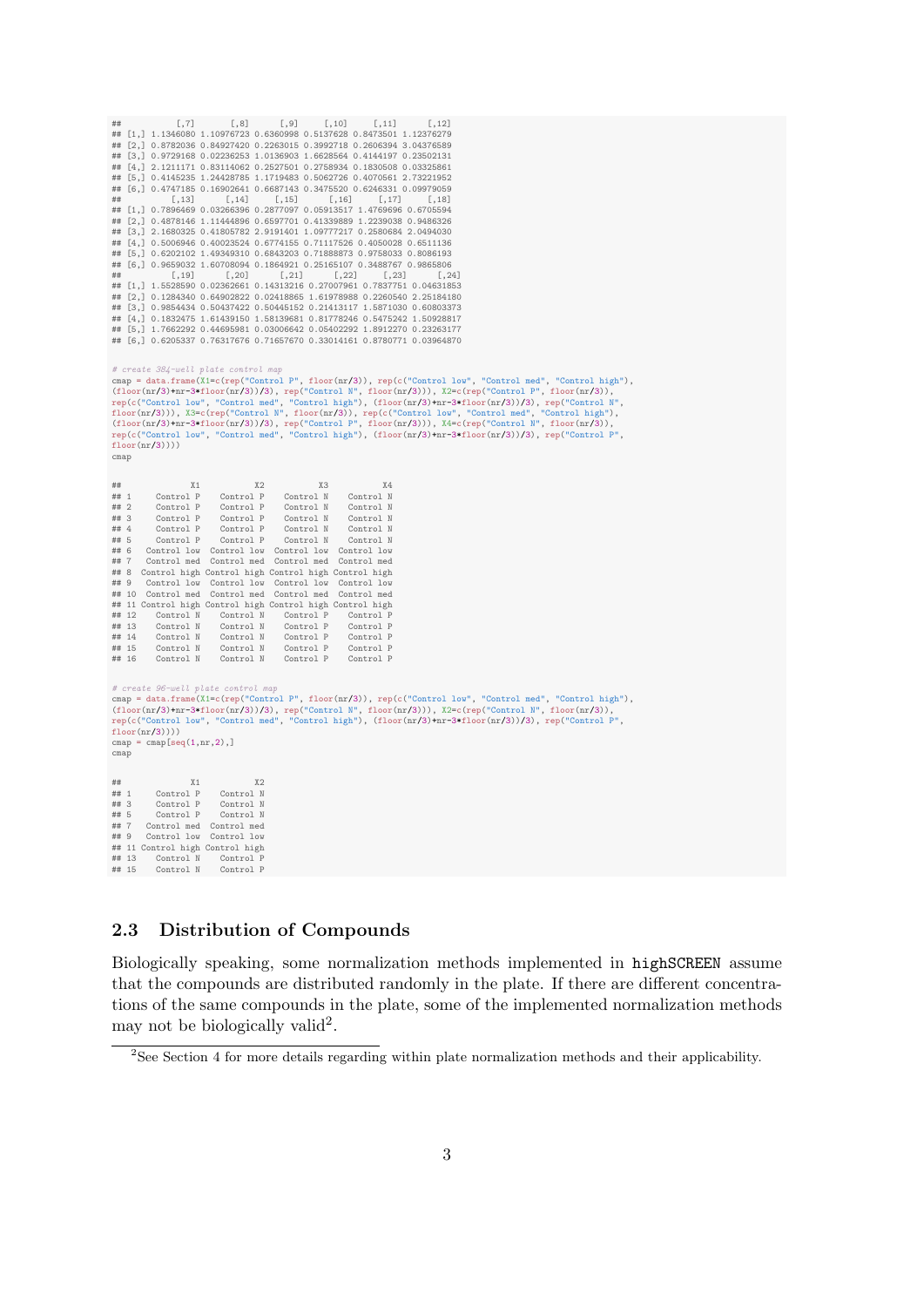#### 3 Assay and Activity Measurement

The package can handle single readings as well as multiple readings/replicates of 384-well plates. In the following example it is assumed that the OD data are collected at two different time instances thus forming "before" and "after" data sets. Each data set consists of replicates. The user can specify which plate and replicate to extract from the input data sets. When extracting a specific plate and replicate, the output data are organized in the form of a list consisting of two elements. Elements datbefore and datafter contain the plates (compounds and controls) of "before" and "after" data sets respectively.

set.seed(1234) library(highSCREEN)  $nc = 24$ nr = 16 # create 1st replicate of data matrix with compounds and controls  $replicate1 = matrix(abs(rnorm(nr+nc))$ , nr, nc) 2nd replicate of data matrix with compounds and controls  $replicate2 = matrix(abs(rnorm(nr*nc))$ , nr, nc) # create 3rd replicate of data matrix with compounds and controls replicate3 = matrix(abs(rnorm(nr\*nc)), nr, nc) # combine all replicate to create "before" data replicates\_before = list(replicate1, replicate2, replicate3) names(replicates\_before) = c("Replicate1", "Replicate2", "Replicate3") f data matrix with compounds and controls  $replicate1 = matrix(abs(rnorm(nrmc))$ , nr, nc) eate 2nd replicate of data matrix with compounds and controls replicate2 = matrix(abs(rnorm(nr\*nc)), nr, nc) # create 3rd replicate of data matrix with compounds and controls  $replicate3 = matrix(abs(rnorm(nrmc))$ , nr, nc) *ibine all replicate to create "after" data set*  $replicates\_after = list(replicate1, replicate2, replicate3)$ names(replicates after) =  $c("Renlicate1". "Renlicate2". "Renlicate3")$ # extract plate 3, replicate 2 extractplate(replicates\_before, replicates\_after, plate=3, replicate=2)  $#$  \$datbefore<br> $#$  [.1] ## [,1] [,2] [,3] [,4] [,5] [,6] ## [1,] 1.2150536 0.6040689 2.0624810 1.20673873 1.038110146 1.1271329 ## [2,] 0.3157640 0.1426293 1.4114046 0.41970989 0.871449472 0.1955291 ## [3,] 0.2055698 0.3741440 0.4071761 3.19590120 0.494249837 0.6391582 EX, CHROSSON CHAITING CHANGE OF ANGELIA CHANGE OF ALSO CONSUMED [4,] 3.3960635 0.1660620 0.6512008 0.84079580 1.309190860 1.1296779 ## [5,] 1.1024646 0.1139629 1.2016658 1.67432651 0.143056066 0.6886715 ## [6,] 0.7893944 0.1155534 1.7970624 1.42836844 0.001313548 0.5944834 ## [7,] 0.5388331 0.7418648 0.8028380 1.75726622 0.848196597 2.8643468 ## [8,] 0.9164891 1.9188941 0.6979752 0.04314039 0.227479443 0.6152848 ## [,7] [,8] [,9] [,10] [,11] [,12] ## [1,] 2.1624690 1.011654377 0.67308682 0.6112307 0.54721330 0.29972049 ## [2,] 1.0137177 0.132361320 0.51439651 0.1904094 0.93329983 0.38118803 ## [3,] 0.4746346 0.133177628 1.14801191 0.8268475 1.16388240 0.26767327 ## [4,] 0.1070204 0.506401780 0.10293639 2.1653462 1.44963736 0.92749466 ## [5,] 0.6021049 0.172793618 0.04123062 1.8519568 0.14006729 0.04230266 ## [6,] 1.1544213 0.655928704 0.64400786 0.7476865 1.20643412 0.05275033 ## [7,] 0.3650888 0.346083490 0.49084092 0.5915064 0.02509449 0.86320262 ## [8,] 0.7659322 0.006265211 0.19069132 1.9185582 1.64235904 0.10369655 ##  $\begin{array}{c}\n \text{***} \\
 \text{**} \\
 \text{*} \\
 \text{**}\n \end{array}$ ## [,1] [,2] [,3] [,4] [,5] [,6] ## [1,] 0.01153115 0.05004926 1.22189865 2.1789535 1.6602134 0.5518484 ## [2,] 0.52816051 0.47547105 1.36490125 1.4207221 0.9658158 0.9542928 ## [3,] 0.26237252 0.77404562 0.06520022 0.3104332 0.7513957 1.4439064 ## [4,] 1.12361059 1.77287949 1.58770807 0.5319105 1.2270525 1.0217189 ## [5,] 0.05532339 0.09447017 0.92751980 0.4115962 0.5543107 0.2311760 ## [6,] 0.75817883 0.08743515 0.08046895 1.1067062 0.3800668 1.1217940 ## [7,] 1.31672226 0.36062217 1.23444910 1.6680156 0.1701018 1.3002615 ## [8,] 0.76800213 0.94641655 2.10159395 0.8925480 1.4429385 1.5986195 ## [,7] [,8] [,9] [,10] [,11] [,12] ## [1,] 0.3600328 0.3260510 0.26010014 0.3803121 0.3632250 0.64218268 ## [2,] 1.2979704 0.5867729 2.04793696 1.6628550 0.4512819 2.22606725 ## [3,] 1.3448522 1.4756239 1.35294141 1.5699014 1.1655252 0.17283428 ## [4,] 0.8948498 1.7675311 0.05831046 1.2859024 1.4498347 0.54745230 ## [5,] 2.3064164 0.5932569 0.49850048 0.6323894 0.4032315 2.40240516 ## [6,] 0.9404297 0.2082568 0.12624092 1.3501161 0.1291349 0.02339644 ## [7,] 0.9438240 0.9430414 0.18652522 0.1146617 0.6742733 0.69777449 ## [8,] 1.0216503 0.7475638 0.40275905 0.4027099 1.8020764 0.16960283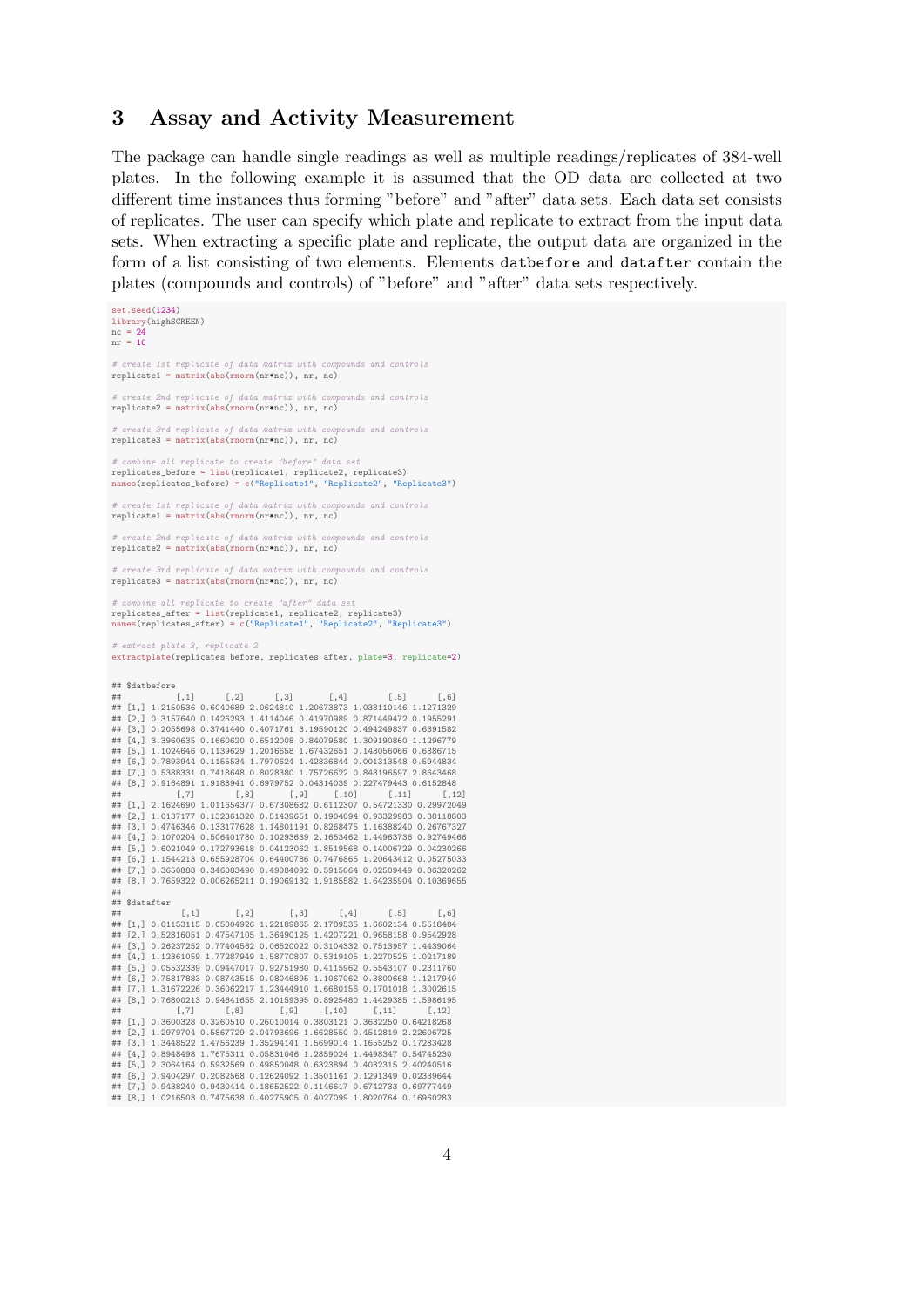#### 4 Within Plate Normalization

The user can normalize individual 96-well plates and replicates via the package function normplate(), which utilizes one of the implemented normalization methods. Currently, highSCREEN implements the b-score, the c-score and z-score normalization methods. It is worth emphasizing that the b-score and z-score normalization methods are biologically plausible if compounds are randomly distributed within a plate. If there are different concentrations of the same compounds, the c-score normalization method is more appropriate.

The input data for normalization can be taken from the output of the package function extractplate(). However, the user must provide a 96-well plate control map. The format of the control map and the normalized data are shown in the following example.

```
set.seed(1234)
library(highSCREEN)
nc = 24nr = 16
# create control map
cmap = data.frame(X1=c(rep("Control P", floor(nr/3)), rep(c("Control low", "Control med", "Control high"),<br>(floor(nr/3)+nr-3*floor(nr/3))/3), rep("Control N", floor(nr/3))), X2=c(rep("Control N", floor(nr/3)),<br>rep(c("Contr
map = \text{cmp}[\text{seq}(1,nr,2),]cmap
## X1 X2
## 1 Control P Control N
## 3 Control P Control N<br>## 5 Control P Control N
## 5 Control P Control N
## 7 Control med Control med
## 9 Control low Control low
## 11 Control high Control high
## 13 Control N Control P
## 15 Control N Control P
# create 1st replicate of data matrix with compounds and controls
replicate1 = matrix(abs(rnorm(nr*nc)), nr, nc)
      eate 2nd replicate of data matrix with compounds and controls
replicate2 = matrix(abs(rnorm(nr+nc)), nr, nc)
       ate 3rd replicate of data matrix with compounds and controls
replicate3 = matrix(abs(norm(nr*nc)), nr, nc)
      mbine all replicate for the before data
replicates_before = list(replicate1, replicate2, replicate3)
names(replicates_before) = c("Replicate1", "Replicate2", "Replicate3")
    reate 1st replicate of data matrix with compounds and controls
replicate1 = matrix(abs(rnorm(nr+nc)), nr, nc)
# create 2nd replicate of data matrix with compounds and controls
replicate2 = matrix(abs(rnorm(nr*nc)), nr, nc)
       eate 3rd replicate of data matrix with compo
replicate3 = matrix(abs(norm(nr*nc)), nr, nc)
# combine all replicate for the after data
replicates_after = list(replicate1, replicate2, replicate3)
names(replicates_after) = c("Replicate1", "Replicate2", "Replicate3")
# extract plate 1, replicate 1
dat = extractplate(replicates_before, replicates_after, plate=1, replicate=1)
# normalize using c-score
head(normplate("Main Plate 1", dat[["datbefore"]], dat[["datafter"]], cmap, plate=1, triplicate=1, norm="cscore",
poscont="Control P", negcont="Control N"))
## MainPlate Time Plate Triplicate Norm well row col<br>
## 1 Main Plate 1 Before 1 1 cscore A1 A 1 1.207066<br>
## 2 Main Plate 1 Before 1 1 cscore A2 A 2 165.388956<br>
## 3 Main Plate 1 Before 1 1 cscore A3 A 3 402.215226<br>
## 5 
## welltype
## 1 Control P
## 2 Compound
## 3 Compound
```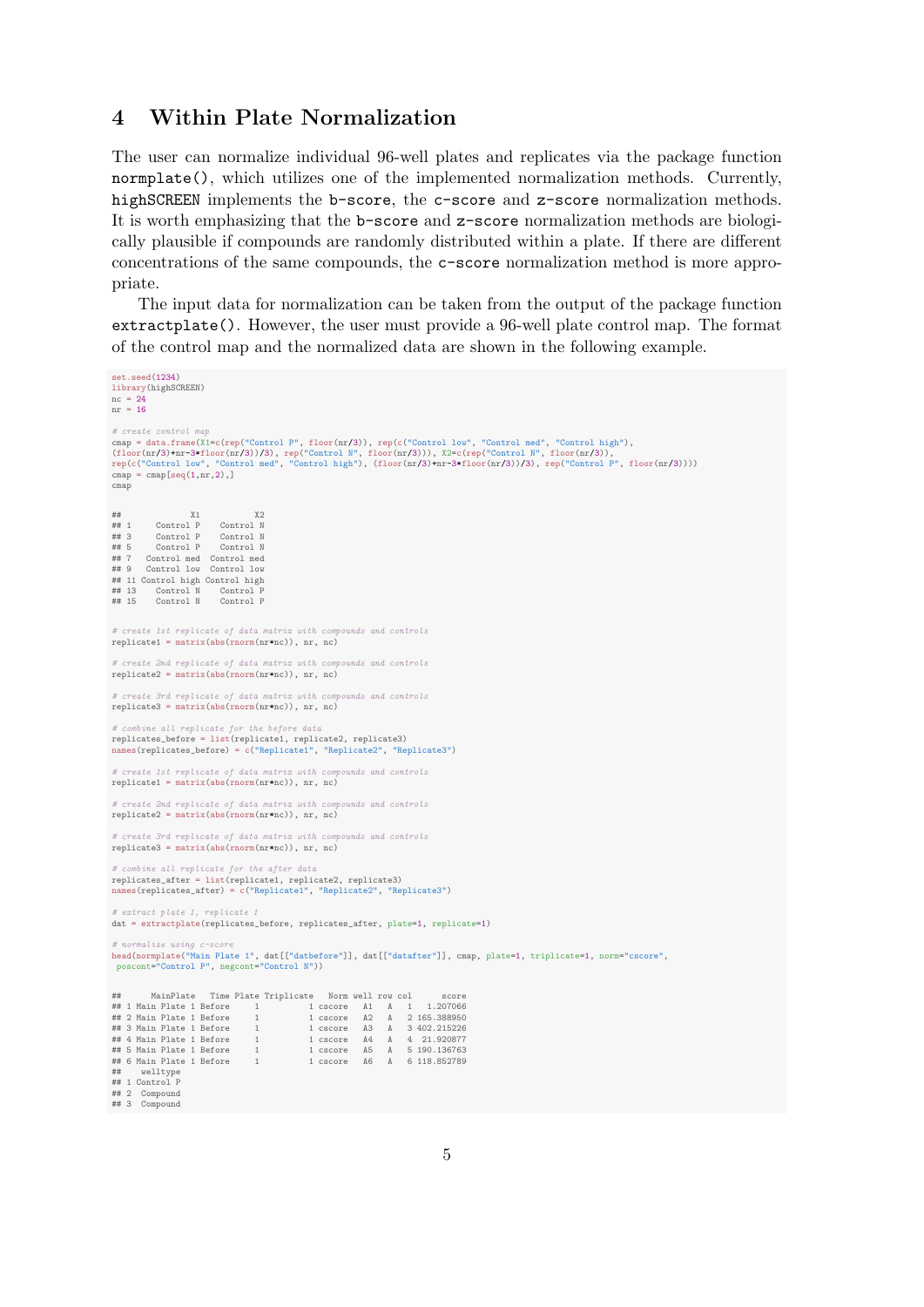|      |                    | $***$ $\sim$ $\sim$ $\sim$ $\sim$ $\sim$ $\sim$ $\sim$                                                             |  |              |                       |          |                   |              |  |  |                 |  |  |  |  |
|------|--------------------|--------------------------------------------------------------------------------------------------------------------|--|--------------|-----------------------|----------|-------------------|--------------|--|--|-----------------|--|--|--|--|
| ## 5 |                    | Compound                                                                                                           |  |              |                       |          |                   |              |  |  |                 |  |  |  |  |
| ## 6 |                    | Compound                                                                                                           |  |              |                       |          |                   |              |  |  |                 |  |  |  |  |
|      |                    |                                                                                                                    |  |              |                       |          |                   |              |  |  |                 |  |  |  |  |
|      |                    |                                                                                                                    |  |              |                       |          |                   |              |  |  |                 |  |  |  |  |
|      |                    | # normalize using b-score (medpolish)                                                                              |  |              |                       |          |                   |              |  |  |                 |  |  |  |  |
|      |                    | head(normplate("Main Plate 1", dat[["datbefore"]], dat[["datafter"]], cmap, plate=1, triplicate=1, norm="bscore")) |  |              |                       |          |                   |              |  |  |                 |  |  |  |  |
|      |                    |                                                                                                                    |  |              |                       |          |                   |              |  |  |                 |  |  |  |  |
|      |                    |                                                                                                                    |  |              |                       |          |                   |              |  |  |                 |  |  |  |  |
|      | ## 1: 36.28535     |                                                                                                                    |  |              |                       |          |                   |              |  |  |                 |  |  |  |  |
|      | ## Final: 36.04823 |                                                                                                                    |  |              |                       |          |                   |              |  |  |                 |  |  |  |  |
|      | ## 1: 36.18311     |                                                                                                                    |  |              |                       |          |                   |              |  |  |                 |  |  |  |  |
|      | ## Final: 35.983   |                                                                                                                    |  |              |                       |          |                   |              |  |  |                 |  |  |  |  |
| ##   |                    | MainPlate                                                                                                          |  |              | Time Plate Triplicate |          | Norm well row col |              |  |  | score           |  |  |  |  |
|      |                    | ## 1 Main Plate 1 Before                                                                                           |  | $\mathbf{1}$ |                       | 1 bscore | A1                | Α            |  |  | 1 1.2070657     |  |  |  |  |
|      |                    | ## 2 Main Plate 1 Before                                                                                           |  | $\mathbf{1}$ |                       | 1 bscore | A2                | $\mathbb{A}$ |  |  | $2 - 1.0373700$ |  |  |  |  |
|      |                    |                                                                                                                    |  | $\mathbf{1}$ |                       |          |                   |              |  |  |                 |  |  |  |  |
|      |                    | ## 3 Main Plate 1 Before                                                                                           |  |              |                       | 1 bscore | A <sub>3</sub>    | $\mathbf{A}$ |  |  | $3 - 1.2455040$ |  |  |  |  |
|      |                    | ## 4 Main Plate 1 Before                                                                                           |  | $\mathbf{1}$ |                       | 1 bscore | A4                | $\mathbf{A}$ |  |  | 4 0.8786010     |  |  |  |  |
|      |                    | ## 5 Main Plate 1 Before                                                                                           |  | $\mathbf{1}$ |                       | 1 bscore | A <sub>5</sub>    |              |  |  | A 5-0.3495251   |  |  |  |  |
|      |                    | ## 6 Main Plate 1 Before                                                                                           |  | $\mathbf{1}$ |                       | 1 bscore | A6                | A            |  |  | 6 0.2527863     |  |  |  |  |
| ##   |                    | welltype                                                                                                           |  |              |                       |          |                   |              |  |  |                 |  |  |  |  |
|      |                    | ## 1 Control P                                                                                                     |  |              |                       |          |                   |              |  |  |                 |  |  |  |  |
| ## 2 |                    | Compound                                                                                                           |  |              |                       |          |                   |              |  |  |                 |  |  |  |  |
| ## 3 |                    | Compound                                                                                                           |  |              |                       |          |                   |              |  |  |                 |  |  |  |  |
| ## 4 |                    | Compound                                                                                                           |  |              |                       |          |                   |              |  |  |                 |  |  |  |  |
| ## 5 |                    | Compound                                                                                                           |  |              |                       |          |                   |              |  |  |                 |  |  |  |  |
| ## 6 |                    | Compound                                                                                                           |  |              |                       |          |                   |              |  |  |                 |  |  |  |  |
|      |                    |                                                                                                                    |  |              |                       |          |                   |              |  |  |                 |  |  |  |  |
|      |                    |                                                                                                                    |  |              |                       |          |                   |              |  |  |                 |  |  |  |  |
|      |                    | # normalize using z-score                                                                                          |  |              |                       |          |                   |              |  |  |                 |  |  |  |  |
|      |                    | head(normplate("Main Plate 1", dat[["datbefore"]], dat[["datafter"]], cmap, plate=1, triplicate=1, norm="zscore")) |  |              |                       |          |                   |              |  |  |                 |  |  |  |  |
|      |                    |                                                                                                                    |  |              |                       |          |                   |              |  |  |                 |  |  |  |  |
|      |                    |                                                                                                                    |  |              |                       |          |                   |              |  |  |                 |  |  |  |  |
| ##   |                    | MainPlate                                                                                                          |  |              | Time Plate Triplicate |          | Norm well row col |              |  |  | score           |  |  |  |  |
|      |                    | ## 1 Main Plate 1 Before                                                                                           |  | $\mathbf{1}$ |                       | 1 zscore | A1                | A            |  |  | 1 1.2070657     |  |  |  |  |
|      |                    | ## 2 Main Plate 1 Before                                                                                           |  | $\mathbf{1}$ |                       | 1 zscore | A2                | A            |  |  | $2 -0.1690751$  |  |  |  |  |
|      |                    | ## 3 Main Plate 1 Before                                                                                           |  |              |                       |          | A <sub>3</sub>    |              |  |  |                 |  |  |  |  |
|      |                    |                                                                                                                    |  | 1            |                       | 1 zscore |                   | A            |  |  | $3 - 1.2059072$ |  |  |  |  |
|      |                    | ## 4 Main Plate 1 Before                                                                                           |  | $\mathbf{1}$ |                       | 1 zscore | A4                | A            |  |  | 4 0.4590321     |  |  |  |  |
|      |                    | ## 5 Main Plate 1 Before                                                                                           |  | $\mathbf{1}$ |                       | 1 zscore | A5                |              |  |  | A 5 -0.2774217  |  |  |  |  |
|      |                    | ## 6 Main Plate 1 Before                                                                                           |  | $\mathbf{1}$ |                       | 1 zscore | A <sub>6</sub>    | $\mathbf{A}$ |  |  | 6 0.0346615     |  |  |  |  |
| ##   |                    | welltype                                                                                                           |  |              |                       |          |                   |              |  |  |                 |  |  |  |  |
|      |                    | ## 1 Control P                                                                                                     |  |              |                       |          |                   |              |  |  |                 |  |  |  |  |
| ## 2 |                    | Compound                                                                                                           |  |              |                       |          |                   |              |  |  |                 |  |  |  |  |
| ## 3 |                    | Compound                                                                                                           |  |              |                       |          |                   |              |  |  |                 |  |  |  |  |
| ## 4 |                    | Compound                                                                                                           |  |              |                       |          |                   |              |  |  |                 |  |  |  |  |
| ## 5 |                    | Compound                                                                                                           |  |              |                       |          |                   |              |  |  |                 |  |  |  |  |
| ## 6 |                    | Compound                                                                                                           |  |              |                       |          |                   |              |  |  |                 |  |  |  |  |
|      |                    |                                                                                                                    |  |              |                       |          |                   |              |  |  |                 |  |  |  |  |

# 5 Cross-Plate Normalization

Currently not implemented.

 $\overline{a}$  and  $\overline{a}$ 

# 6 Reformatting Normalized Data of Replicates

The package allows for reformatting the normalized data for easier interpretation via the function formatRESULT(). In the following example the normalized data of replicates are combined and reformatted for easier visualization.

```
set.seed(1234)
library(highSCREEN)
nc = 24
nr = 16
# create 1st triplicate of data matrix with compounds and controls
replicate1 = matrix(abs(rnorm(nr*nc)), nr, nc)
# create control map<br>cmap = data.frame(X1=c(rep("Control P", floor(nr/3)), rep(c("Control low", "Control med", "Control high"),<br>(floor(nr/3)+nr-3*floor(nr/3))/3), rep("Control N", floor(nr/3))), X2=c(rep("Control N", floor
# create 2nd triplicate of data matrix with compounds and controls
replicate2 = matrix(abs(rnorm(nr*nc)), nr, nc)
# create 3rd triplicate of data matrix with compounds and controls
replicate3 = matrix(abs(rnorm(nr*nc)), nr, nc)
# combine all triplicates for the before data
replicates_before = list(replicate1, replicate2, replicate3)
```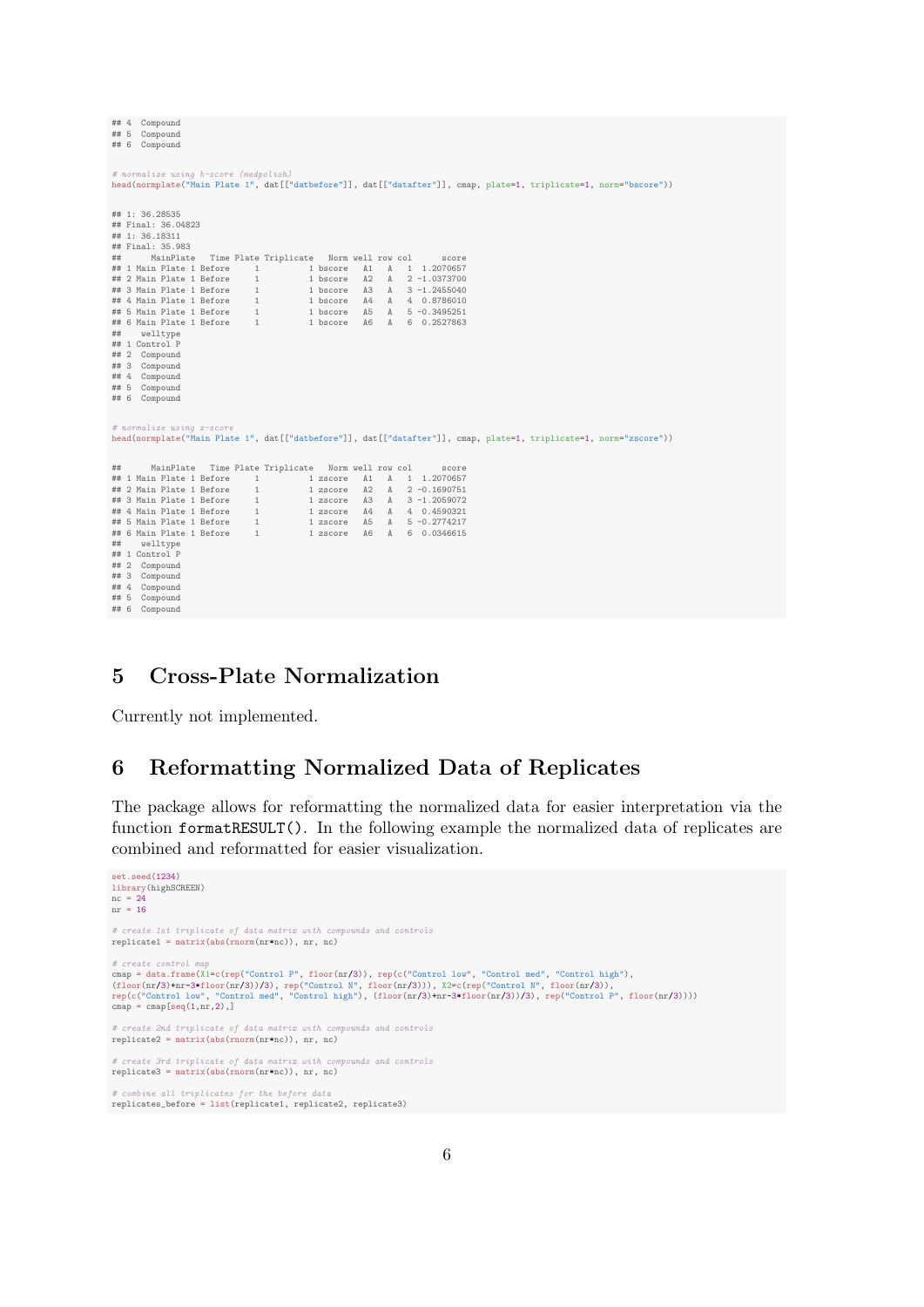```
names(replicates before) = c("Replicate1", "Replicate2", "Replicate3")
# create 1st triplicate of data matrix with compounds and controls
replicate1 = matrix(abs(rnorm(nr*nc)), nr, nc)
# create 2nd triplicate of data matrix with compounds and controls
replicate2 = matrix(abs(rnorm(nr*nc)), nr, nc)
     # create 3rd triplicate of data matrix with compounds and controls
replicate3 = matrix(abs(rnorm(nr*nc)), nr, nc)
     ombine all triplicates for the after data
replicates_after = list(replicate1, replicate2, replicate3)
   n<br>mes(replicates_after) = c("Replicate1", "Replicate2", "Replicate3")
# extract plate 1, all triplicates
dat1 = extractplate(replicates_before, replicates_after, plate=1, replicate=1)
dat2 = extractplate(replicates_before, replicates_after, plate=1, replicate=2)
dat3 = extractplate(replicates_before, replicates_after, plate=1, replicate=3)
    ormalize data of all triplicate
res1 = normplate("Main Plate 1", dat1[["datbefore"]], dat1[["datafter"]], cmap, plate=1, triplicate=1, norm="zscore")<br>res2 = normplate("Main Plate 1", dat2[["datbefore"]], dat2[["datafter"]], cmap, plate=1, triplicate=2, n
res3 = normplate("Main Plate 1", dat3[["datbefore"]], dat3[["datafter"]], cmap, plate=1, triplicate=3, norm="zscore")
# reformat data of all triplicates
head(formatRESULT(rbind(res1, res2, res3), triplicate="Triplicate", score="score", t="Time"))
## ID MainPlate Plate Norm well row col welltype
                                              ## 1 Main Plate 1_1_A1 Main Plate 1 1 zscore A1 A 1 Control P
## 2 Main Plate 1\_1\_A2 Main Plate 1
## 3 Main Plate 1_1_A3 Main Plate 1 1 zscore A3 A 3 Compound
## 4 Main Plate 1\overline{1} A4 Main Plate 1
## 5 Main Plate 1_1_A5 Main Plate 1 1 zscore A5 A 5 Compound
## 6 Main Plate 1_1_A6 Main Plate 1<br># scorebefore1 scorebefore2 score
    ## scorebefore1 scorebefore2 scorebefore3 scoreafter1 scoreafter2
                                       ## 1 1.2070657 0.83812938 0.3734610 0.3898951 0.05987781
\begin{array}{cccccc}\n \text{***} & 1 & 1.2070657 & 0.83812938 \\
 \text{***} & 2 & -0.1690751 & 0.51125068 \\
 \text{***} & -1.2059072 & -0.74947348\n \end{array}## 3 -1.2059072 -0.74947348 -0.3606832 -0.5092629 -0.96487503
                                         4.0919842 -0.3357455 0.26074171<br>-1.0676386 0.3536054 -1.10089981
## 5 -0.2774217 -1.23745258 -1.0676386 0.3536054 -1.10089981
## 6 0.0346615 -0.37110086 0.6776791 1.7928550 -0.46648819
## scoreafter3
\# 1 0.30662212
## 2 -0.30944605
## 3 -1.26814744
## 4 -0.56183908
## 5 -0.04345365
## 6 0.22701845
```
# 7 QC

The package implements several QC procedures to determine if a plate is eligible for further analyses. Currently, all implemented quality checks are within plate QC procedures. Across plates QC procedures are currently not supported.

The package implements three QC procedures via the function qcplate(). The first QC procedure (QC1) checks if all control replicates from "before" data set are above a predefined threshold value. If any control replicate falls below that threshold, it is determined that the plate fails QC1. The second QC procedure (QC2) computes the mean of all positive controls for a given replicate. The plate passes QC2 iff all of the three means are below a pre-defined threshold value. The third QC procedure (QC3) assumes that there are in total five different types of controls, negative controls (hypothetically denoted as "Control N"), positive controls ("Control P") and an additional control that is represented in three different concentrations ("Control low", "Control med" and "Control high"). The QC3 procedure computes the means of all "after" replicates specific to a given control and concentration, and compares them. In order for the plate to pass QC3, the following must be satisfied<sup>3</sup>:

 $3$ The controls (except positive and negative) need to be specified as an input to  $q$ cplate() in the same order as they appear in the QC3 condition (1).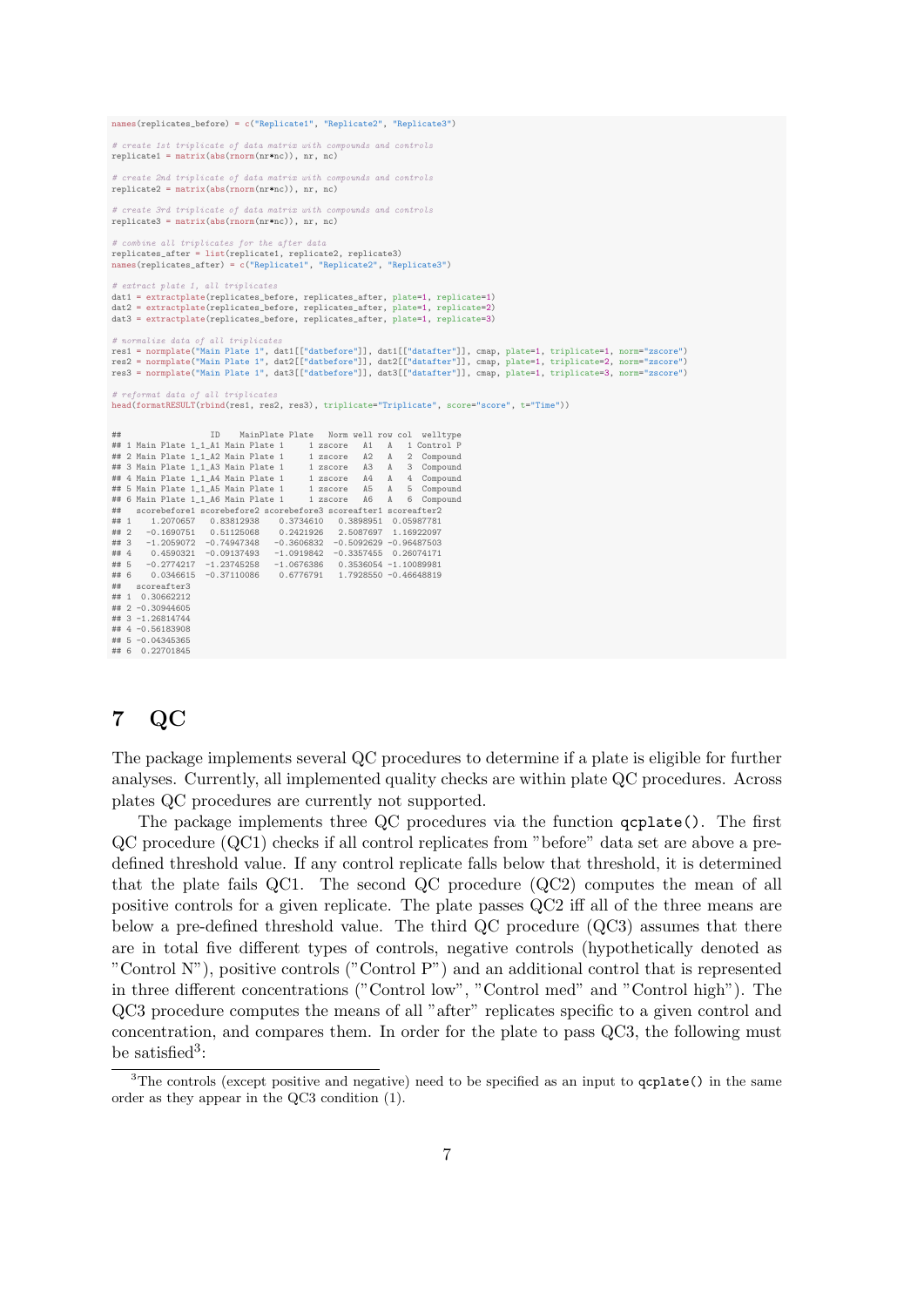mean(Control N)  $\leq$  mean(Control low)  $\leq$  mean(Control med)  $\leq$  mean(Control high)  $\leq$  mean(Control P). (1)

A plate passes the overall QC iff it passes all individual QC procedures. This provides a conservative QC control. The code below demonstrates the use of the package QC capability on a single 96-well plate.

set.seed(1234) library(highSCREEN)  $nc = 24$  $nr = 16$ # create 1st triplicate of data matrix with compounds and controls replicate1 = matrix(abs(rnorm(nr\*nc)), nr, nc) # create control  $\mu$ cmap = data.frame(X1=c(rep("Control P", floor(nr/3)), rep(c("Control low", "Control med", "Control high"),<br>(floor(nr/3)+nr-3\*floor(nr/3))/3), rep("Control N", floor(nr/3))), X2=c(rep("Control N", floor(nr/3)),<br>rep(c("Contr  $map = \text{map}[\text{seq}(1,nr,2),]$ # create 2nd triplicate of data matrix with compounds and controls replicate2 = matrix(abs(rnorm(nr\*nc)), nr, nc) # create 3rd triplicate of data matrix with compounds and controls replicate3 = matrix(abs(rnorm(nr\*nc)), nr, nc) # combine all triplicates for the before data replicates before = list(replicate1, replicate2, replicate3) # create 1st triplicate of data matrix with compounds and controls replicate1 = matrix(abs(rnorm(nr\*nc)), nr, nc) eate 2nd triplicate of data matrix with compounds and controls  $replaced = matrix(abs(rnorm(nr+nc))$ , nr, nc) # create 3rd triplicate of data matrix with compounds and controls replicate3 = matrix(abs(rnorm(nr\*nc)), nr, nc) # combine all triplicates for the after data<br>replicates\_after = list(replicate1, replicate2, replicate3)<br>names(replicates\_after) = c("Replicate1", "Replicate2", "Replicate3") extract plate 1, replicate 1 dat11 = extractplate(replicates\_before, replicates\_after, plate=1, replicate=1) # extract plate 1, triplicate 2 dat12 = extractplate(replicates\_before, replicates\_after, plate=1, replicate=2) # extract plate 1, triplicate 3 dat13 = extractplate(replicates\_before, replicates\_after, plate=1, replicate=3) normalizion (norm res11 = normplate("Main Plate 1", dat11[["datbefore"]], dat11[["datafter"]], cmap, plate=1, triplicate=1, norm="raw") ## [1] "raw" res12 = normplate("Main Plate 1", dat12[["datbefore"]], dat12[["datafter"]], cmap, plate=1, triplicate=2, norm="raw") ## [1] "raw" res13 = normplate("Main Pltae 1", dat13[["datbefore"]], dat13[["datafter"]], cmap, plate=1, triplicate=3, norm="raw") ## [1] "raw" # combine 3 replicates res1 = rbind(res11, res12, res13) # reformat result res1 = formatRESULT(res1, triplicate="Triplicate", score="score", t="Time") # perform QC qcplate(res1, poscont="Control P", negcont="Control N", qc1.val=0.225, qc2.val=2, addcont=c("Control low", "Control med", "Control high"), welltype="welltype") ## passQC1 passQC2 passQC3 passQC ## 1 FALSE FALSE FALSE FALSE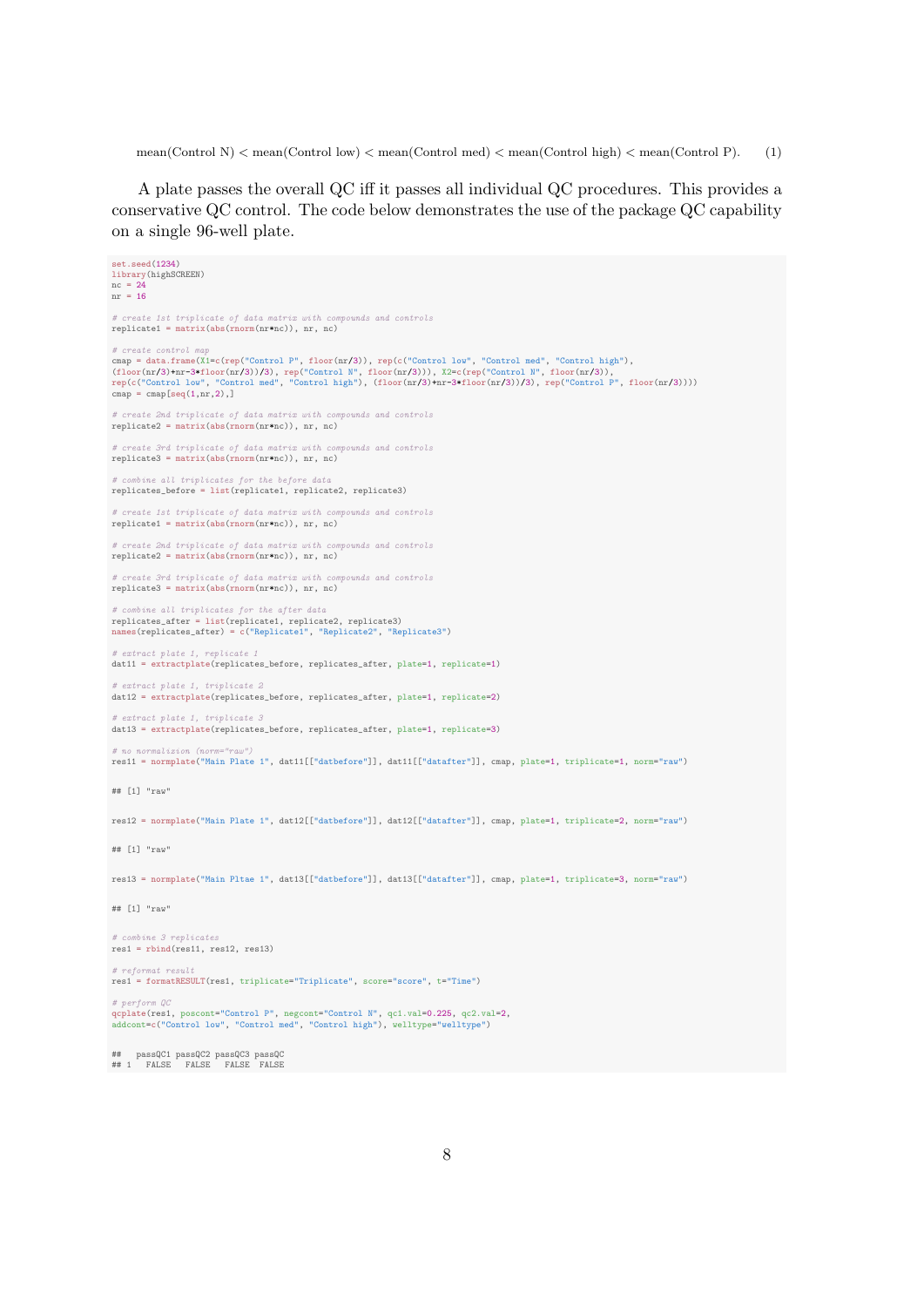# 8 Plate Statistical Effect Size

The package provides additional plate-based assessment, by computing z-factor and strictly standardized mean difference (ssmd) of a 96-well plate. The following example computes z-factor and ssmd of a 96-well plate replicate via the package function zfactor.ssmd().

```
set.seed(1234)
library(highSCREEN)
nc = 24nr = 16
# create 1st triplicate of data matrix with compounds and controls
replicate1 = matrix(abs(rnorm(nr*nc)), nr, nc)
# create control map
cmap = data.frame(X1=c(rep("Control P", floor(nr/3)), rep(c("Control low", "Control med", "Control high"),<br>(floor(nr/3)+nr-3*floor(nr/3))/3), rep("Control N", floor(nr/3))), X2=c(rep("Control N", floor(nr/3)),<br>rep(c("Contr
cmap = \text{map}[\text{seq}(1,nr,2),]# create 2nd triplicate of data matrix with compounds and controls
replicate2 = matrix(abs(rnorm(nr*nc)), nr, nc)
# create 3rd triplicate of data matrix with compounds and controls
replicate3 = matrix(abs(rnorm(nr*nc)), nr, nc)
    ombine all triplicates for the before data
replicates_before = list(replicate1, replicate2, replicate3)
names(replicates_before) = c("Replicate1", "Replicate2", "Replicate3")
# create 1st triplicate of data matrix with compounds and controls
replicate1 = matrix(abs(rnorm(nr*nc)), nr, nc)
# create 2nd triplicate of data matrix with compounds and controls
replicate2 = matrix(abs(rnorm(nr*nc)), nr, nc)
# create 3rd triplicate of data matrix with compounds and controls
replicate3 = matrix(abs(rnorm(nr*nc)), nr, nc)
      bine all triplicates for the after
replicates_after = list(replicate1, replicate2, replicate3)
names(replicates_after) = c("Replicate1", "Replicate2", "Replicate3")
# extract plate 1, triplicate 1
dat1 = extractplate(replicates_before, replicates_after, plate=1, replicate=1)
  extract plate 1,
dat2 = extractplate(replicates_before, replicates_after, plate=1, replicate=2)
# extract plate 1, triplicate 3
dat3 = extractplate(replicates_before, replicates_after, plate=1, replicate=3)
# no normalizio
datraw1 = normplate("Main Plate 1", dat1[["datbefore"]], dat1[["datafter"]], cmap, plate=1, triplicate=1, norm="raw")
## [1] "raw"
datraw2 = normplate("Main Plate 1", dat2[["datbefore"]], dat2[["datafter"]], cmap, plate=1, triplicate=2, norm="raw")
## [1] "raw"
datraw3 = normplate("Main Pltae 1", dat3[["datbefore"]], dat3[["datafter"]], cmap, plate=1, triplicate=3, norm="raw")
## [1] "raw"
# combine 3 triplicates
datraw = rbind(datraw1, datraw2, datraw3)
# reformat result
datraw = formatRESULT(datraw, triplicate="Triplicate", score="score", t="Time")
# compute z-factor and ssmd for each raw compound, triplicate 1
zfactor.ssmd(datraw, "Control P", "Control N", "Main Plate 1", 1)
## MainPlate triplicate ZFactor_Before ZFactor_After SSMD_Before
## 1 Main Plate 1 1 -8.242231 -3.029124 0.3901324
## SSMD_After
\frac{35}{244} 1 -0.9424345
```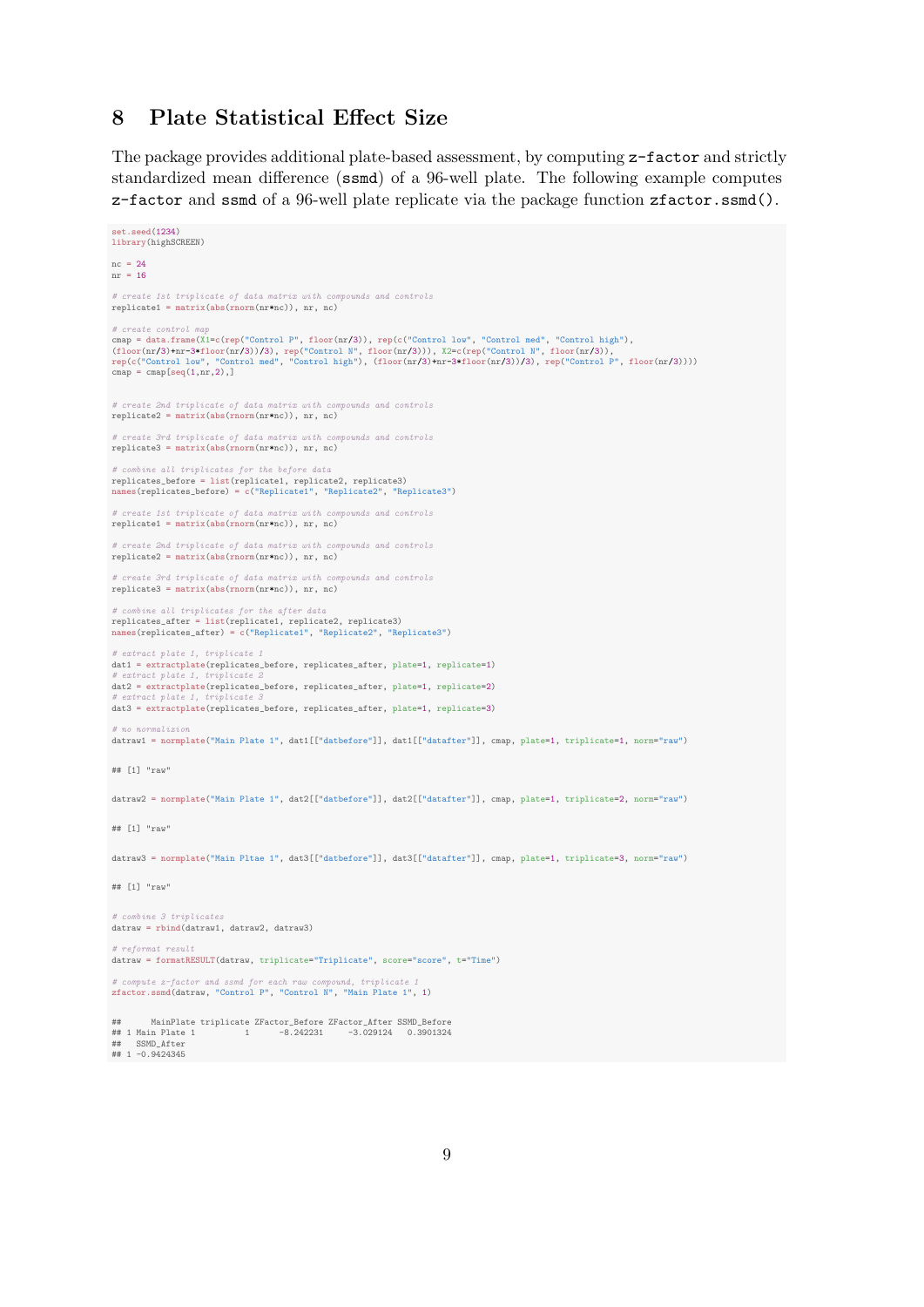### 9 Identifying Hits

The user can identify hits via the package function hits(), based on specific threshold values. After identifying candidate hits, the user can rank the hits via the package function rankhits(), using different selection rules.

#### 9.1 Criteria

Currently, the package implements three criteria for identifying hits. Firstly, the compounds identified as hits should pass QC1 based on the mean of "before" raw replicates. Secondly, the mean of "before" normalized replicates should be smaller than the mean of "after" normalized replicates. Thirdly, the mean of "after" normalized replicates should be larger than a pre-defined threshold value. The output of hits() contains columns IND2 and IND3, which specify which compound passes (TRUE) or fails (FALSE) the second and third criteria respectively. Only compounds that pass QC1 and belong to plates that passed overall QC are included in the output of hits().

```
set.seed(1234)
library(highSCREEN)
nc = 24nr = 16
# create 1st triplicate of data matrix with compounds and controls
replicate1 = matrix(abs(rnorm(nrmc)*0.01), nr, nc)# create control map
cmap = data.frame(X1=c(rep("Control P", floor(nr/3)), rep(c("Control low", "Control med", "Control high"),<br>(floor(nr/3)+nr-3*floor(nr/3))/3), rep("Control N", floor(nr/3))), X2=c(rep("Control N", floor(nr/3)),<br>rep(c("Contr
cmap = \text{map}[\text{seq}(1,nr,2),]# create 2nd triplicate of data matrix with compounds and controls
replicate2 = matrix(abs(rnorm(nrmc)*(0.01), nr, nc)# create 3rd triplicate of data matrix with compounds and controls
replicate3 = matrix(abs(rnorm(nrmc)*(0.01), nr, nc)# combine all triplicates for the before data
replicates_before = list(replicate1, replicate2, replicate3)
names(replicates_before) = c("Replicate1", "Replicate2", "Replicate3")
# create 1st triplicate of data matrix with compounds and controls
replicate1 = matrix(abs(rnorm(nr*nc)), nr, nc)
# create 2nd triplicate of data matrix with compounds and controls
replicate2 = matrix(abs(rnorm(nr*nc)), nr, nc)
# create 3rd triplicate of data matrix with compounds and controls
replicate3 = matrix(abs(rnorm(nr*nc)), nr, nc)
# combine all triplicates for the after data
replicates_after = list(replicate1, replicate2, replicate3)
names(replicates_after) = c("Replicate1", "Replicate2", "Replicate3")
  extract plate 1, triplicate
dat1 = extractplate(replicates_before, replicates_after, plate=1, replicate=1)
# extract plate 1, triplicate 2
dat2 = extractplate(replicates_before, replicates_after, plate=1, replicate=2)
  extract plate 1, triplicate 3
dat3 = extractplate(replicates_before, replicates_after, plate=1, replicate=3)
 # no normalizion
datraw1 = normplate("Main Plate 1", dat1[["datbefore"]], dat1[["datafter"]], cmap, plate=1, triplicate=1, norm="raw")
## [1] "raw"
datraw2 = normplate("Main Plate 1", dat2[["datbefore"]], dat2[["datafter"]], cmap, plate=1, triplicate=2, norm="raw")
## [1] "raw"
datraw3 = normplate("Main Pltae 1", dat3[["datbefore"]], dat3[["datafter"]], cmap, plate=1, triplicate=3, norm="raw")
```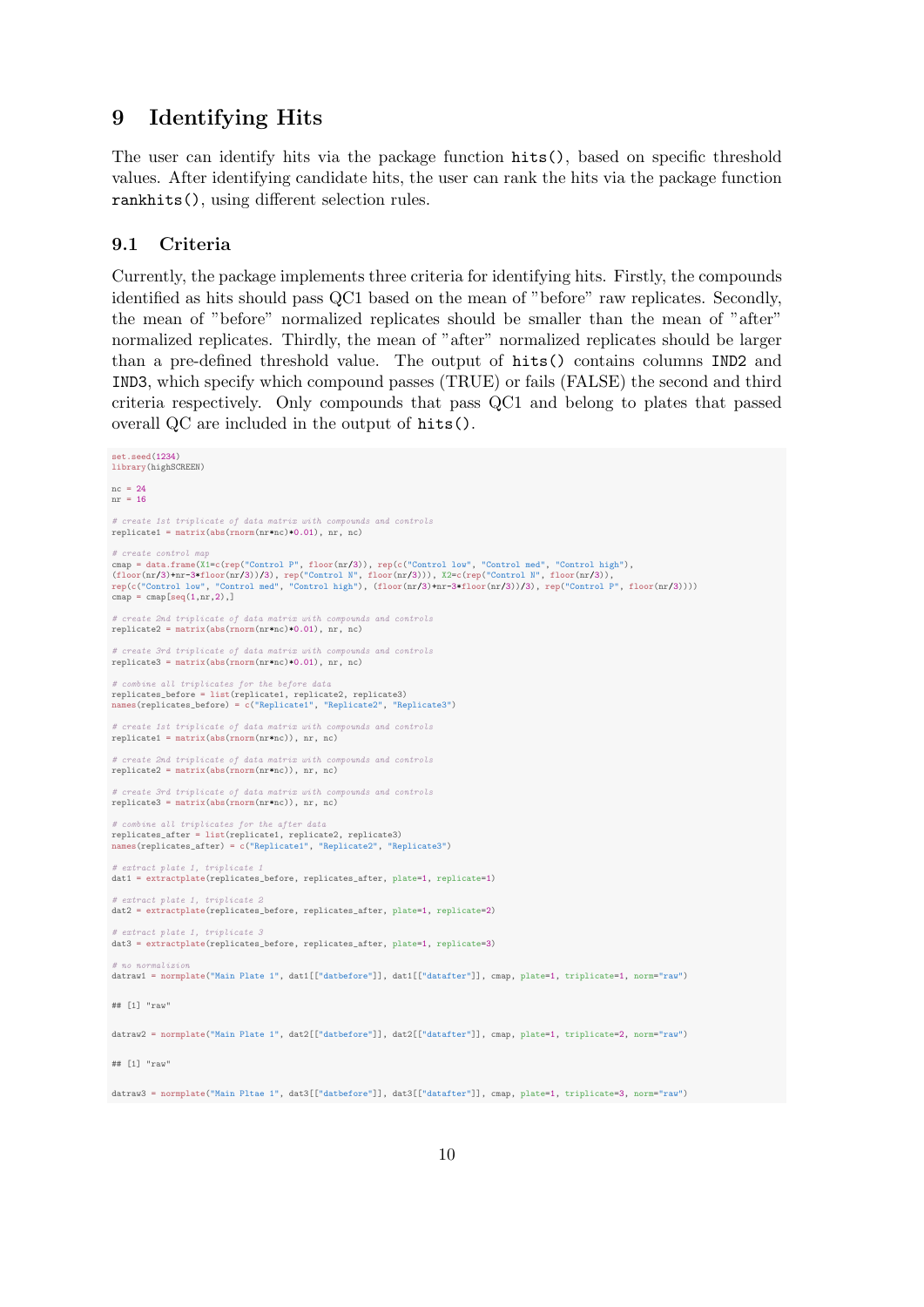## [1] "raw"

# combine 3 triplicates datraw = rbind(datraw1, datraw2, datraw3) # reformat result datraw = formatRESULT(datraw, triplicate="Triplicate", score="score", t="Time") # c-score normalization datnorm1 = normplate("Main Plate 1", dat1[["datbefore"]], dat1[["datafter"]], cmap, plate=1, triplicate=1, norm="cscore", poscont="Control P", negcont="Control N")<br>datnorm2 = normplate("Main Plate 1", dat2[["datbefore"]], dat2[["datafter"]], cmap, plate=1, triplicate=2, norm="cscore",<br>poscont="Control P", negcont="Control N") datnorm3 = normplate("Main Pltae 1", dat3[["datbefore"]], dat3[["datafter"]], cmap, plate=1, triplicate=3, norm="cscore", poscont="Control P", negcont="Control N") # combine 3 triplicates datnorm = rbind(datnorm1, datnorm2, datnorm3) # reformat result datnorm = formatRESULT(datnorm, triplicate="Triplicate", score="score", t="Time") # identify hits head(hits(datraw, datnorm, qc.mainplates="Main Plate 1", qc1.val=0.225, hit.val=3)) ## ID MainPlate Plate Norm well row col welltype ## 5 Main Plate 1\_1\_A5 Main Plate 1 1 cscore A5 A 5 Compound \*\*\* 6 Main Plate 1\_1\_A6 Main Plate 1 1 cscore A6 A 6 Compound<br>## 6 Main Plate 1\_1\_A6 Main Plate 1 1 cscore A6 A 6 Compound<br>## 8 Main Plate 1\_1\_A8 Main Plate 1 1 cscore A8 A 8 Compound ## 7 Main Plate 1\_1\_A7 Main Plate 1 1 cscore A7 A 7 Compound ## 8 Main Plate 1\_1\_A8 Main Plate 1 1 cscore A8 A 8 Compound ## 11 Main Plate 1\_1\_A11 Main Plate 1 1 cscore A11 A 11 Compound  $#$  23 Main Plate  $1_1$ <sub>-</sub>B11 Main Plate 1 ## scorebefore1 scorebefore2 scorebefore3 scoreafter1 scoreafter2 ## 5 190.1368 -279.73258 322.36378 75.93379 129.55053 ## 6 118.8528 23.69479 46.05115 186.03993 88.95740 ## 7 138.3241 -43.64655 -28.22197 135.15912 -54.62282 ## 8 307.6970 340.59177 -12.29621 191.15576 28.91436 ## 11 356.4831 -89.51039 79.66726 18.25135 138.49332 ## 23 234.5600 -107.33533 278.90875 61.25786 125.86286 ## scoreafter3 IND2 IND3<br>## 5 145.46611 TRUE TRUE ## 5 145.46611 TRUE TRUE 339.23544 TRUE TRUE ## 7 71.21409 TRUE TRUE<br>## 8 879 95351 TRUE TRUE 879.95351 TRUE TRUE ## 11 1479.93856 TRUE TRUE ## 23 1491.08000 TRUE TRUE

#### 9.2 Selection Rules

After identifying candidate hits, the next step is to rank them according to certain criteria/rules. The package incorporates several criteria for ranking candidate hits. One of the criteria is based on the mean of the replicates. The candidate hits are sorted according to decreasing value of the mean. Additionally, the package computes for each candidate hit, the standard deviation (SD) based on the replicates, the coefficient of variation (CV) as the ratio of the mean and standard deviation, and other parameters such as whether a compound CV is within 1.5 ∗ IQR, where IQR is the inter-quartile range computed from all candidate hit CVs. These additional parameters can be helpful to the user in developing their own customized hit selection rules. An example of ranking candidate hits based on the mean of replicate scores is shown below.

```
set.seed(1234)
library(highSCREEN)
nc = 24nr = 16
# create 1st triplicate of data matrix with compounds and controls
replicate1 = matrix(abs(rnorm(nr*nc)*0.01), nr, nc)# create control map
cmap = data.frame(X1=c(rep("Control P", floor(nr/3)), rep(c("Control low", "Control med", "Control high"),<br>(floor(nr/3)+nr-3*floor(nr/3))/3), rep("Control N", floor(nr/3))), X2=c(rep("Control N", floor(nr/3)),<br>rep(c("Contr
cmap = cmap[seq(1,nr,2),]
```
# create 2nd triplicate of data matrix with compounds and controls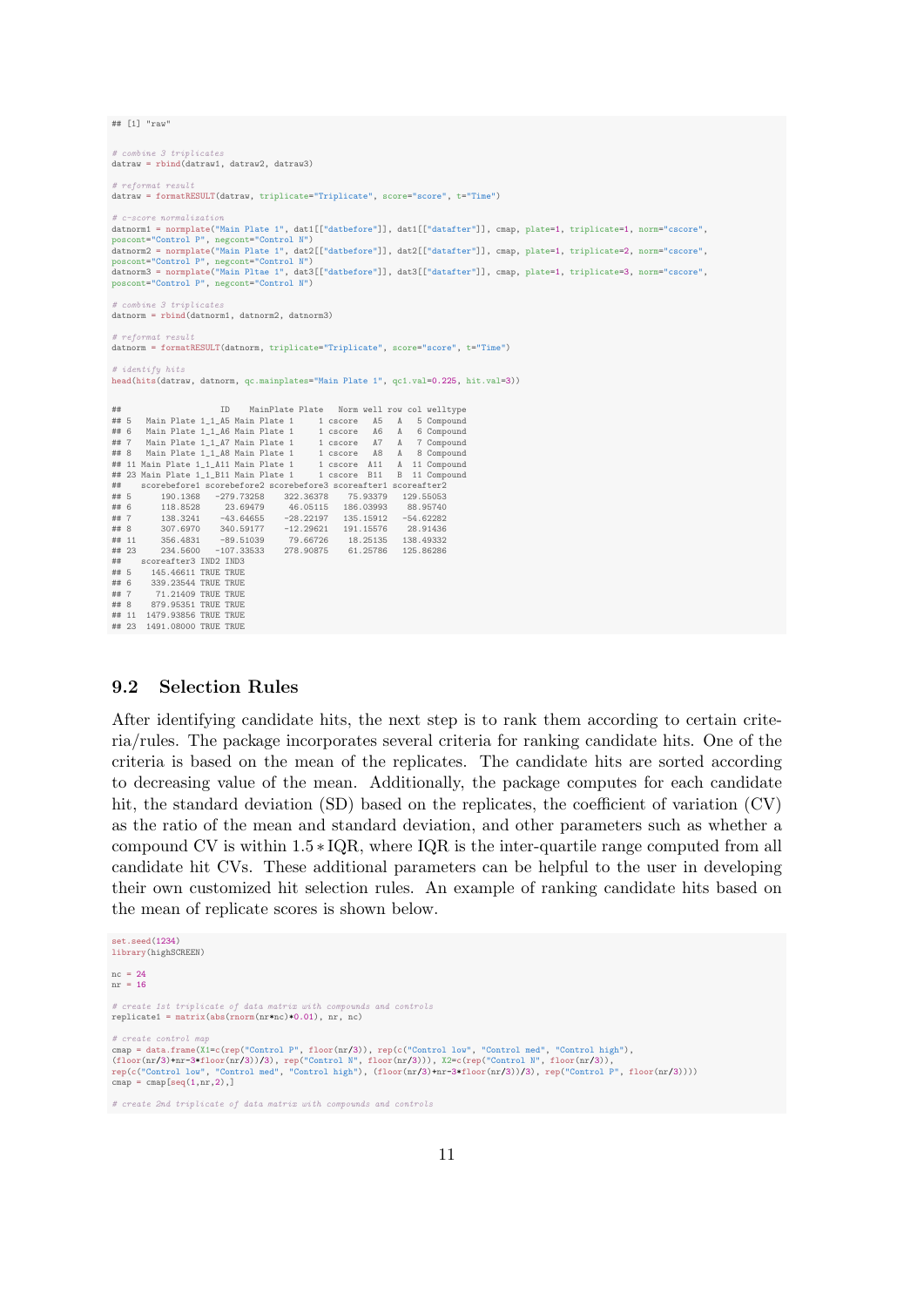$replaced = matrix(abs(rnorm(nr+nc)*0.01), nr, nc)$ 

# create 3rd triplicate of data matrix with compounds and controls  $replicate3 = matrix(abs(rnorm(nrmc)*0.01), nr, nc)$ 

# combine all triplicates for the before data<br>replicates\_before = list(replicate1, replicate2, replicate3)<br>names(replicates\_before) = c("Replicate1", "Replicate2", "Replicate3")

# create 1st triplicate of data matrix with compounds and controls replicate1 = matrix(abs(rnorm(nr\*nc)), nr, nc)

# create 2nd triplicate of data matrix with compounds and controls replicate2 = matrix(abs(rnorm(nr\*nc)), nr, nc)

# create 3rd triplicate of data matrix with compounds and controls replicate3 = matrix(abs(rnorm(nr\*nc)), nr, nc)

# combine all triplicates for the after data replicates\_after = list(replicate1, replicate2, replicate3) names(replicates\_after) = c("Replicate1", "Replicate2", "Replicate3")

# extract plate 1, replicate dat1 = extractplate(replicates\_before, replicates\_after, plate=1, replicate=1)  $extract$  plate dat2 = extractplate(replicates\_before, replicates\_after, plate=1, replicate=2) extract plate dat3 = extractplate(replicates\_before, replicates\_after, plate=1, replicate=3)

no normalizio datraw1 = normplate("Main Plate 1", dat1[["datbefore"]], dat1[["datafter"]], cmap, plate=1, triplicate=1, norm="raw")

## [1] "raw"

datraw2 = normplate("Main Plate 1", dat2[["datbefore"]], dat2[["datafter"]], cmap, plate=1, triplicate=2, norm="raw")

## [1] "raw"

datraw3 = normplate("Main Pltae 1", dat3[["datbefore"]], dat3[["datafter"]], cmap, plate=1, triplicate=3, norm="raw")

## [1] "raw"

# combine 3 triplicates  $dataw = \text{rbind}(dataw1, dataw2, dataw3)$ 

# reformat result datraw = formatRESULT(datraw, triplicate="Triplicate", score="score", t="Time")

 $#$  c-score normalization datnorm1 = normplate("Main Plate 1", dat1[["datbefore"]], dat1[["datafter"]], cmap, plate=1, triplicate=1, norm="cscore", poscont="Control P", negcont="Control N") datnorm2 = normplate("Main Plate 1", dat2[["datbefore"]], dat2[["datafter"]], cmap, plate=1, triplicate=2, norm="cscore", poscont="Control P", negcont="Control N")<br>datnorm3 = normplate("Main Pltae 1", dat3[["datbefore"]], dat3[["datafter"]], cmap, plate=1, triplicate=3, norm="cscore",<br>poscont="Control P", negcont="Control N")

# combine 3 triplicates datnorm = rbind(datnorm1, datnorm2, datnorm3)

# reformat result

datnorm = formatRESULT(datnorm, triplicate="Triplicate", score="score", t="Time")

# identify hits h = hits(datraw, datnorm, qc.mainplates="Main Plate 1", qc1.val=0.225, hit.val=3)

# rank hits in disending order of mean of "after" replicate scores "ma" head(rankhits(h))

| ##    |       |                                                                                | <b>TD</b> |      |  |    | MainPlate Plate Norm well row col welltype |              |   |             |              |    |
|-------|-------|--------------------------------------------------------------------------------|-----------|------|--|----|--------------------------------------------|--------------|---|-------------|--------------|----|
| ##    |       | 93 Main Plate 1_1_H9 Main Plate 1 1 cscore H9                                  |           |      |  |    |                                            |              | H |             | 9 Compound   |    |
|       |       | ## 23 Main Plate 1_1_B11 Main Plate 1                                          |           |      |  |    | 1 cscore B11 B                             |              |   |             | 11 Compound  |    |
|       |       | ## 11 Main Plate 1_1_A11 Main Plate 1   1 cscore A11                           |           |      |  |    |                                            | $\mathbb{A}$ |   |             | 11 Compound  |    |
|       |       | ## 66 Main Plate 1_1_F6 Main Plate 1   1 cscore F6                             |           |      |  |    |                                            | F            |   |             | 6 Compound   |    |
|       | ## 63 | Main Plate 1_1_F3 Main Plate 1 1 cscore F3                                     |           |      |  |    |                                            |              |   |             | F 3 Compound |    |
|       |       | ## 68 Main Plate 1_1_F8 Main Plate 1   1 cscore    F8   F   8 Compound         |           |      |  |    |                                            |              |   |             |              |    |
| ##    |       | scorebefore1 scorebefore2 scorebefore3 scoreafter1 scoreafter2                 |           |      |  |    |                                            |              |   |             |              |    |
|       | ## 93 | 301.9929 -174.38692 185.015900                                                 |           |      |  |    | 14.567208                                  |              |   | $-21.31639$ |              |    |
|       | ## 23 | 234.5600 -107.33533 278.908749                                                 |           |      |  |    | 61.257857                                  |              |   | 125.86286   |              |    |
|       |       | ## 11 356.4831 -89.51039 79.667265                                             |           |      |  |    | 18.251352                                  |              |   | 138.49332   |              |    |
|       | ## 66 | $-170.3251$ $-193.59575$ 7.090824                                              |           |      |  |    | 55.847542 89.44584                         |              |   |             |              |    |
|       | ## 63 | -293.8078 -205.33634 250.975582                                                |           |      |  |    | 17.017140                                  |              |   | 115.50113   |              |    |
|       | ## 68 | 297.0844 170.26893 -2.107865                                                   |           |      |  |    | $-9.687373$ 21.84226                       |              |   |             |              |    |
| ##    |       | scoreafter3 IND2 IND3                                                          |           | diff |  | mb |                                            | sb           |   | rsb         |              | ma |
|       |       | 1728.583 TRUE TRUE 469.7373  104.20729  248.2578  2.3823461  573.9446<br>## 93 |           |      |  |    |                                            |              |   |             |              |    |
|       | ## 23 | 1491.080 TRUE TRUE 424.0224  135.37780  211.3621  1.5612762  559.4002          |           |      |  |    |                                            |              |   |             |              |    |
|       | ## 11 | 1479.939 TRUE TRUE 430.0144   115.54664   225.1511   1.9485736   545.5611      |           |      |  |    |                                            |              |   |             |              |    |
| ## 66 |       | 1485.904 TRUE TRUE 662.6757 -118.94333 109.7672 -0.9228529 543.7324            |           |      |  |    |                                            |              |   |             |              |    |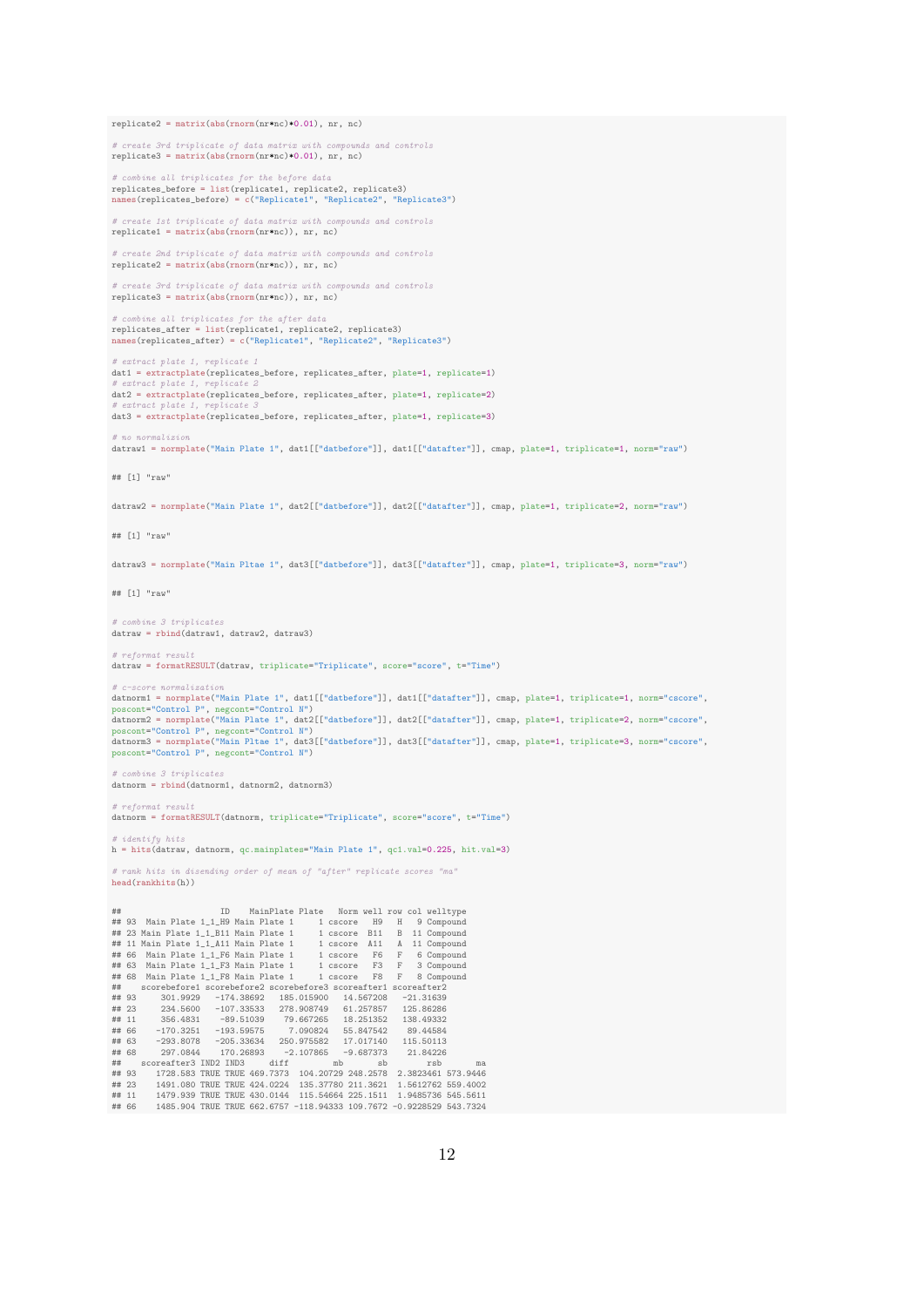|  |                         | ## 63 1419.763 TRUE TRUE 600.1499 -82.72286 292.3573 -3.5341778 517.4270 |           |  |  |
|--|-------------------------|--------------------------------------------------------------------------|-----------|--|--|
|  |                         | ## 68 1454.098 TRUE TRUE 333.6690 155.08182 150.1732 0.9683482 488.7508  |           |  |  |
|  |                         | ## sa rsa ind below ind above ind                                        |           |  |  |
|  |                         | ## 93 1000.1071 1.742515 TRUE                                            | TRUE TRUE |  |  |
|  |                         | ## 23 807.5047 1.443519 TRUE TRUE TRUE                                   |           |  |  |
|  | ## 11 811.4250 1.487322 | TRUE                                                                     | TRUE TRUE |  |  |
|  | ## 66 816.1173 1.500954 | TRUE                                                                     | TRUE TRUE |  |  |
|  | ## 63 782.9957 1.513248 | TRUE                                                                     | TRUE TRUE |  |  |
|  |                         | ## 68 836.1635 1.710817 TRUE                                             | TRUE TRUE |  |  |

#### 10 Visualization

highSCREEN incorporates several capabilities for compounds and controls visualization. This capability is useful when determining threshold values for QC procedures. The user can plot the density of a particular control via the function plotcont(). In the following example the density of positive control OD values, the density of negative control OD values and the density of low, medium and high concentration control OD values are plotted in three separate plots. Additionally, the user can plot single plate heat maps using the function plotplate() as shown in the next example.

```
set.seed(1234)
library(highSCREEN)
library(gplots)
nc = 24nr = 16
# create 1st triplicate of data matrix with compounds and controls
replicate1 = matrix(abs(rnorm(nr*nc)), nr, nc)
# create control map
cmap = data.frame(X1=c(rep("Control P", floor(nr/3)), rep(c("Control low", "Control med", "Control high"),<br>(floor(nr/3)+nr-3*floor(nr/3))/3), rep("Control N", floor(nr/3))), X2=c(rep("Control N", floor(nr/3)),<br>rep(c("Contr
map = \text{cmp}[\text{seq}(1,nr,2),]# create 2nd triplicate of data matrix with compounds and controls
replicate2 = matrix(abs(rnorm(nr*nc)), nr, nc)
# create 3rd triplicate of data matrix with compounds and controls
replicate3 = matrix(abs(rnorm(nr*nc)), nr, nc)
# combine all triplicates for the before data
replicates_before = list(replicate1, replicate2, replicate3)
names(replicates_before) = c("Replicate1", "Replicate2", "Replicate3")
# create 1st triplicate of data matrix with compounds and controls
replicate1 = matrix(abs(rnorm(nr*nc)), nr, nc)
# create 2nd triplicate of data matrix with compounds and controls
replicate2 = matrix(abs(rnorm(nr*nc)), nr, nc)
# create 3rd triplicate of data matrix with compounds and controls
replicate3 = matrix(abs(rnorm(nr*nc)), nr, nc)
       bine all triplicates for the after
replicates_after = list(replicate1, replicate2, replicate3)
names(replicates_after) = c("Replicate1", "Replicate2", "Replicate3")
# extract plate 1, triplicate
dat11 = extractplate(replicates_before, replicates_after, plate=1, replicate=1)
  extract plate
dat12 = extractplate(replicates_before, replicates_after, plate=1, replicate=2)
# extract plate 1, triplicate 3
dat13 = extractplate(replicates_before, replicates_after, plate=1, replicate=3)
# no normalizion (norm="raw")
res11 = normplate("Main Plate 1", dat11[["datbefore"]], dat11[["datafter"]], cmap, plate=1, triplicate=1, norm="raw")
## [1] "raw"
res12 = normplate("Main Plate 1", dat12[["datbefore"]], dat12[["datafter"]], cmap, plate=1, triplicate=2, norm="raw")
## [1] "raw"
res13 = normplate("Main Pltae 1", dat13[["datbefore"]], dat13[["datafter"]], cmap, plate=1, triplicate=3, norm="raw")
```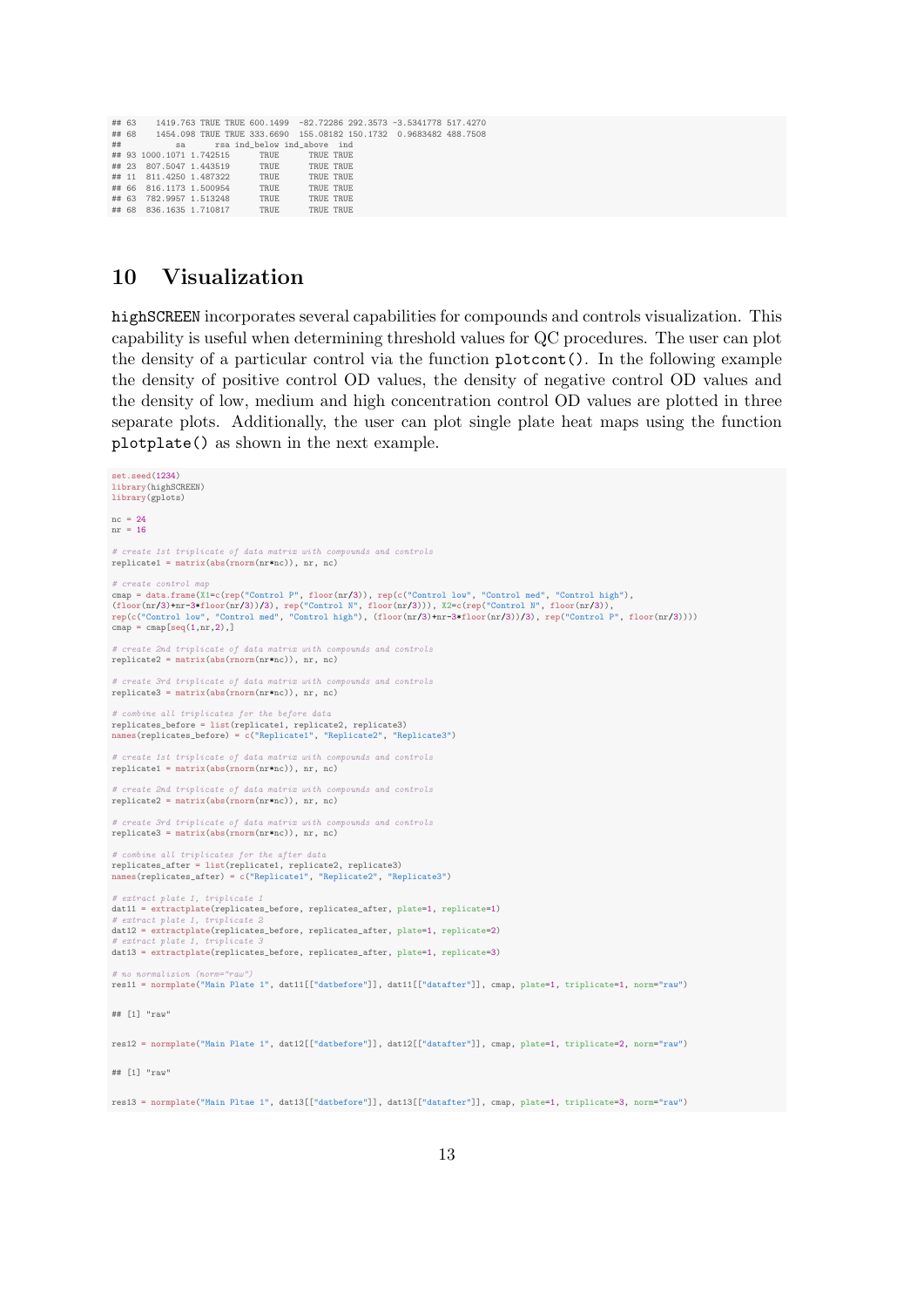## [1] "raw"

# combine 3 triplicates res1 = rbind(res11, res12, res13) # reformat result res1 = formatRESULT(res1, triplicate="Triplicate", score="score", t="Time")

 $\texttt{layout}(\texttt{matrix}(c(1,2,3)\, ,\ 3,\ 1,\ \texttt{byrow} \ = \ \texttt{TRUE}))$ 

# plot density of all positive controls plotcont(subset(res1, welltype=="Control P"), main="Density of Positive Controls", xaxis.marks=seq(-1,5,0.025))

# plot density of all negative controls

plotcont(subset(res1, welltype=="Control N"), main="Density of Negative Controls", xaxis.marks=seq(-1,5,0.025))

# plot density of controls with low, medium and high concentrations<br>plotcont(subset(res1, welltype=="Control low" | welltype=="Control med" | welltype=="Control high"), main="Density of Controls with Low,<br>Medium and High C

**Density of Positive Controls**



**Density of Negative Controls**



# plot single plate activity levels plotplate(res1, main="Single Plate Activity Levels")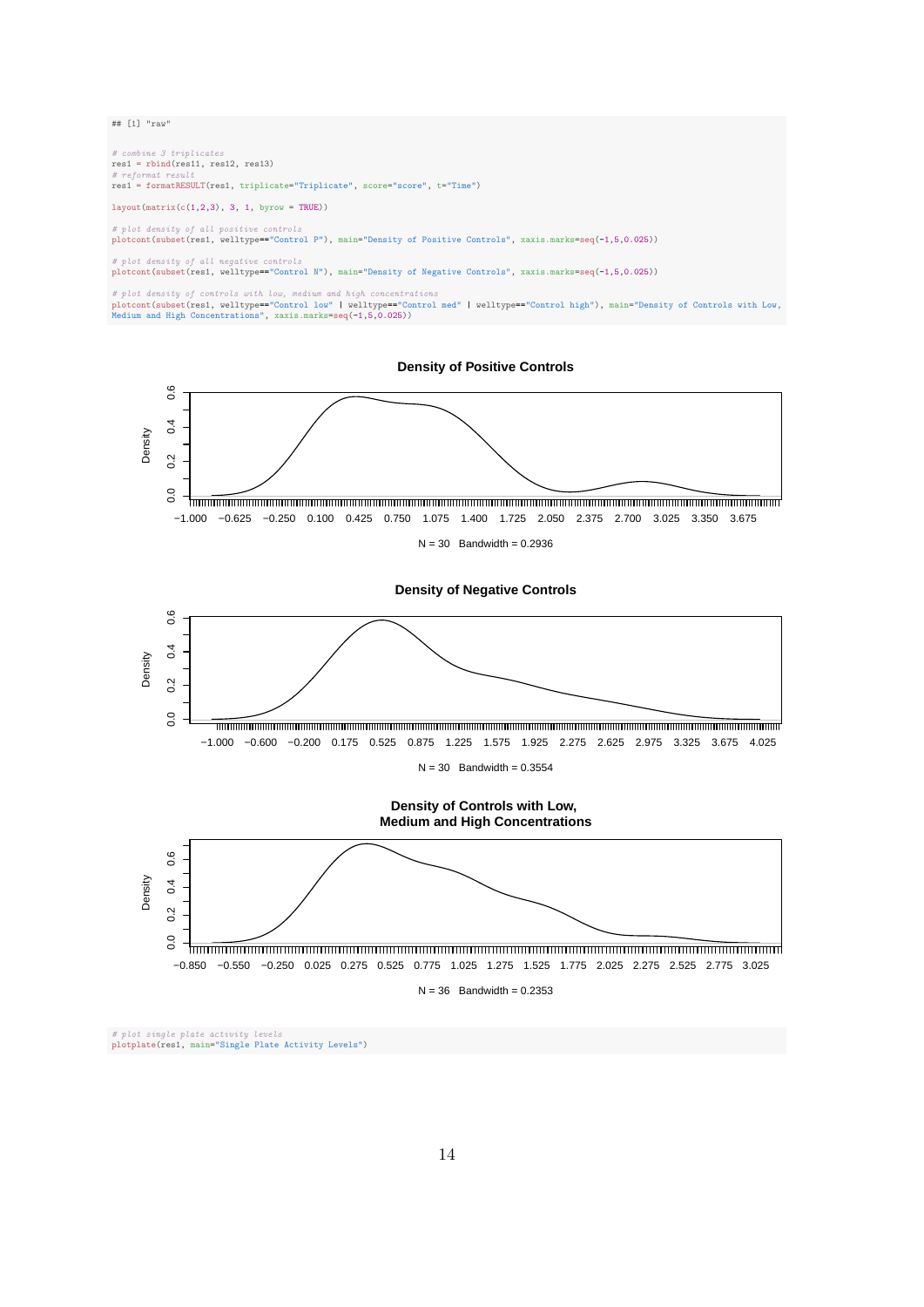

#### sessionInfo()

## R version 3.2.5 (2016-04-14) ## Platform: i686-pc-linux-gnu (32-bit) ## Running under: Ubuntu 14.04.4 LTS ##<br>## locale: ## locale:<br>
## [3] LC\_CTYPE=en\_US.UTF-8 LC\_NUMERIC=C<br>
## [3] LC\_MONETARY=en\_US.UTF-8 LC\_MESSAGES=en\_US.UTF-8<br>
## [5] LC\_PAPER=en\_US.UTF-8 LC\_NAME=C<br>
## [7] LC\_PAPER=en\_US.UTF-8 LC\_NAME=C<br>
## [9] LC\_ADDRESS=C LC\_TELEPHONE=C ## [11] LC\_MEASUREMENT=en\_US.UTF-8 LC\_IDENTIFICATION=C  $+$ ## attached base packages: ## [1] stats graphics grDevices utils datasets methods base ## ## other attached packages: ## [1] highSCREEN\_0.1 gplots\_3.0.1 ## ## loaded via a namespace (and not attached):<br>
## [1] magrittr\_1.5 formatR\_1.3 tools\_3.2.5<br>
## [4] KernSmooth\_2.23-15 stringi\_1.0-1 highr\_0.5.1<br>
## [7] gdata\_2.17.0 hnitr\_1.12.3 caTools\_1.17.1<br>
## [13] stringr\_1.0.0 bitops